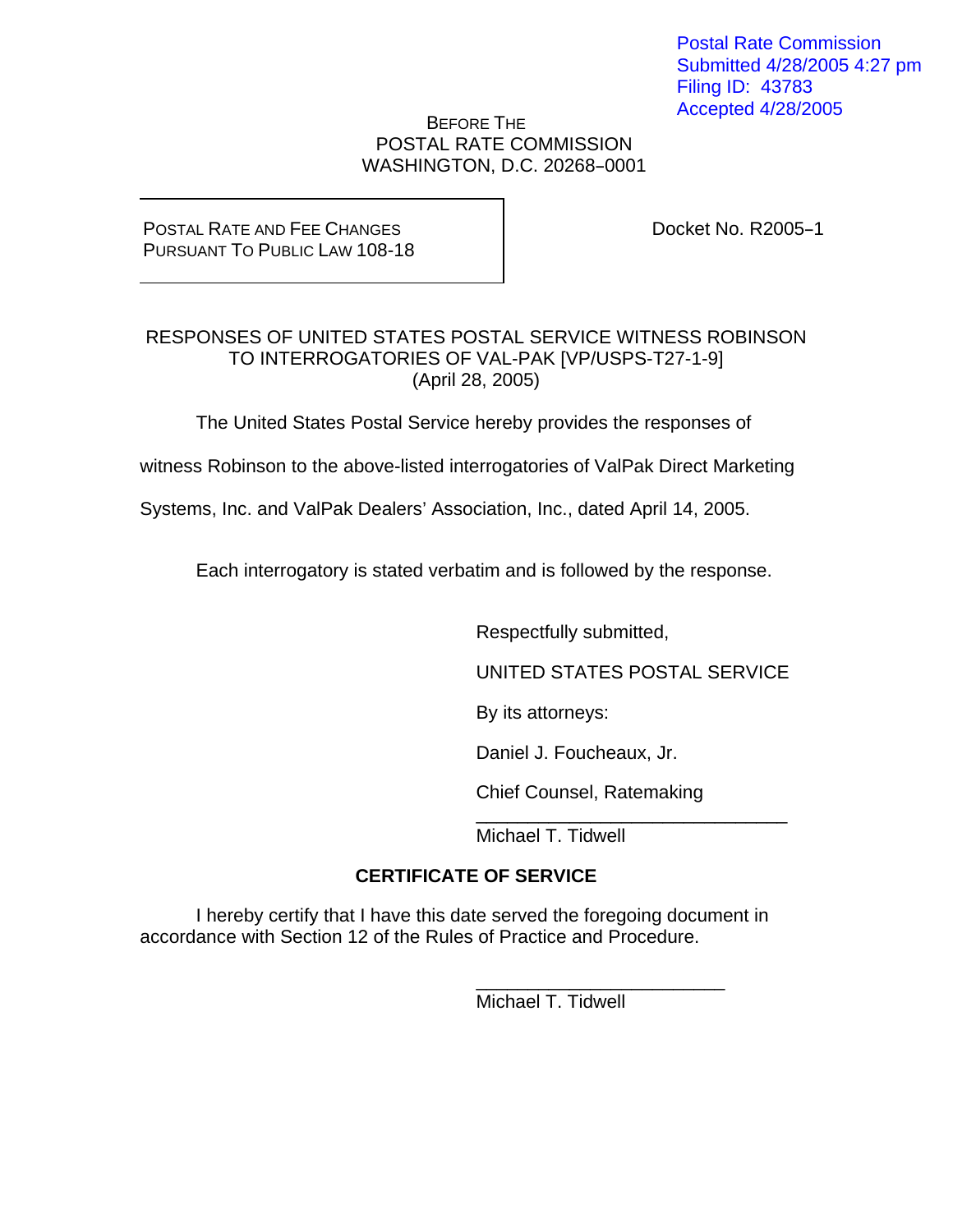#### **VP/USPS-T27-1.**

Please refer to your testimony, USPS-T-27, page 13, where you say that "generally speaking, the resulting rates and fees [from a rate case] are not revisited on a periodic basis absent a Postal Service determination that a rate change request is necessary."

Please consider a situation where the Commission believes that a new rate relationship is meritorious and should be recommended, but decides to move in **steps** toward that new relationship in order to impose a series of small effects on mailers instead of one large effect. An example might be that a cost coverage should be changed but will be changed in three moderate **steps** instead of a single large one. Another example could be the introduction of a worksharing discount, or surcharge, or some other rate signal (possibly associated with the redesign of a product), which would lead to an increase in efficiency, where recognition of a cost difference associated with the rate signal would proceed in **steps** from a passthrough of 40 percent, to 60 percent, to 80 percent, to 100 percent.

- a. Please provide any examples of which you are aware where the Postal Service has initiated a separate case just to take a **step** of the kind discussed in this question.
- b. Would you agree that there have been previous occasions where Congress has decided to phase in desired changes in a series of steps, and that it specified that a **step** was to be taken each year, regardless of whether a rate case happened to occur at each of the appropriate times? If you agree, please provide examples of such occasions.
- c. Please explain the extent to which it is your position that taking steps toward desirable new positions should be constrained and spaced by the occasioning of the Postal Service making "determination[s] that a rate change request is necessary," and that, if such determinations should turn out to be made only every five years (due, say, to success in cost control efforts), a four-step adjustment could take as long as 15 years to bring about. If that is not your position, please explain in detail why it is not.
- d. Suppose that the Commission and various mailers share a concern that an inequitable rate situation exists, but that it may not rise to the level of being well-suited for a complaint proceeding. If an omnibus rate case apparently suited to including consideration of the inequitable situation occurs, but the Postal Service decides, for one reason or another, that it should be an across the-board case, please explain the extent to which it is your position that those concerned about the inequitable situation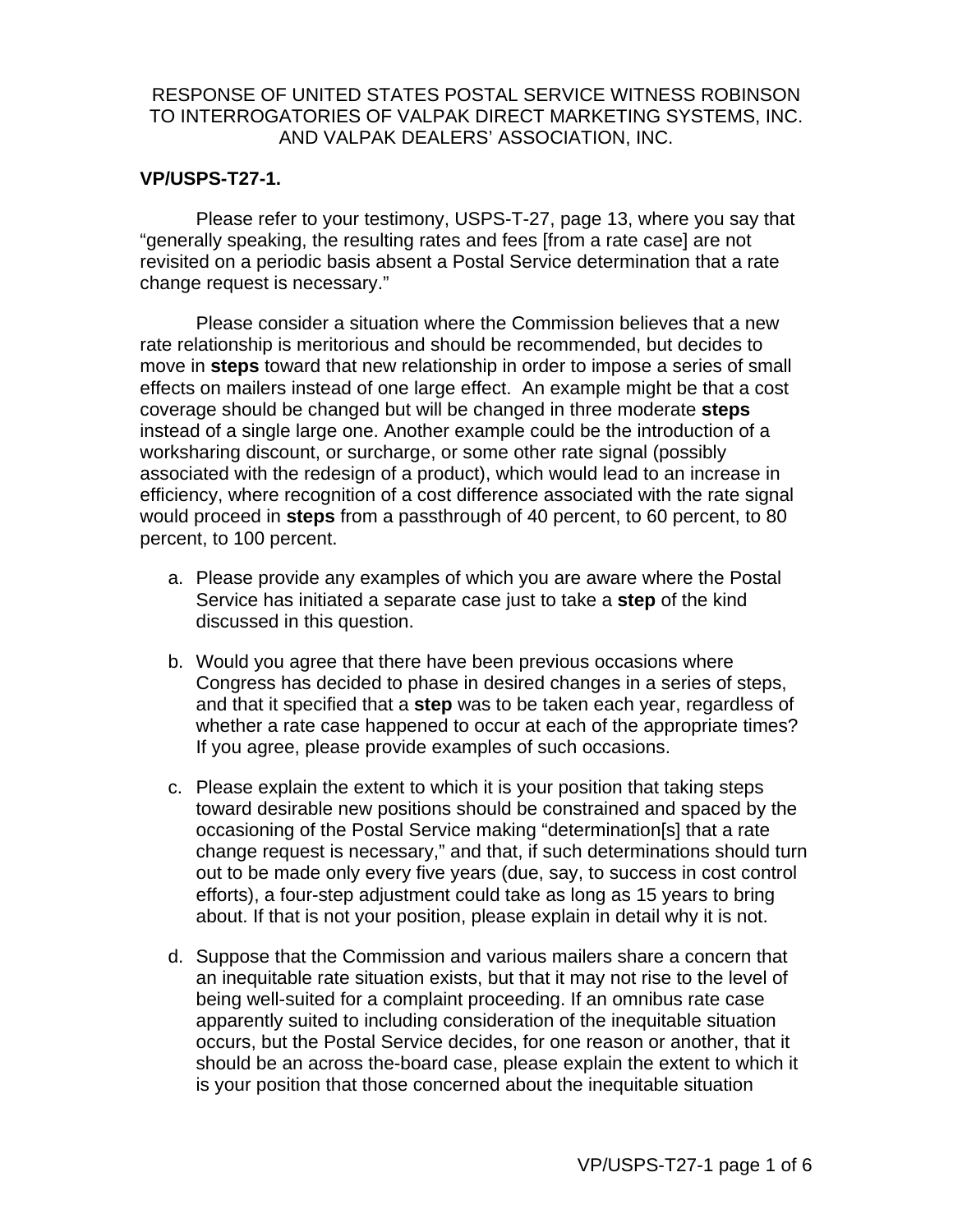should simply be told to wait for as many years as the Postal Service requires to make a "determination that a rate change is necessary."

e. Suppose, at the end of one of the five-year periods discussed in preceding part c, the Postal Service decides that an across-the board increase should be proposed. Explain whether it then would be your position that the Commission or any mailer interested in taking the next step toward the more desirable position should simply be told to wait another few years for that step to occur.

#### **RESPONSE:**

a. I am unaware of a specific circumstance when the Postal Service has committed to scheduled rate or classification filings to implement predetermined "steps" through separate cases. However, this is not to say, that the Postal Service does not propose rate or classification filings to move in specific directions. Perhaps the most obvious example of a filing to take "steps" towards a previously established goal was Docket No. MC95-1. More typically, the Postal Service moves gradually to adjust rates, classifications, rate design, and cost coverages over time. These adjustments may be made in the context of omnibus rate filings or minor classification cases depending on the scope and magnitude of the change. For example, over time, the Postal Service has indicated that the First-Class Mail nonmachinable (formerly nonstandard) surcharge should be increased to reflect the additional costs of processing this mail. Consequently, the Postal Service proposed increases in the nonmachinable (nonstandard) surcharge in Docket No. R97-1 and Docket No. R2001-1. Some smaller movements towards specified goals have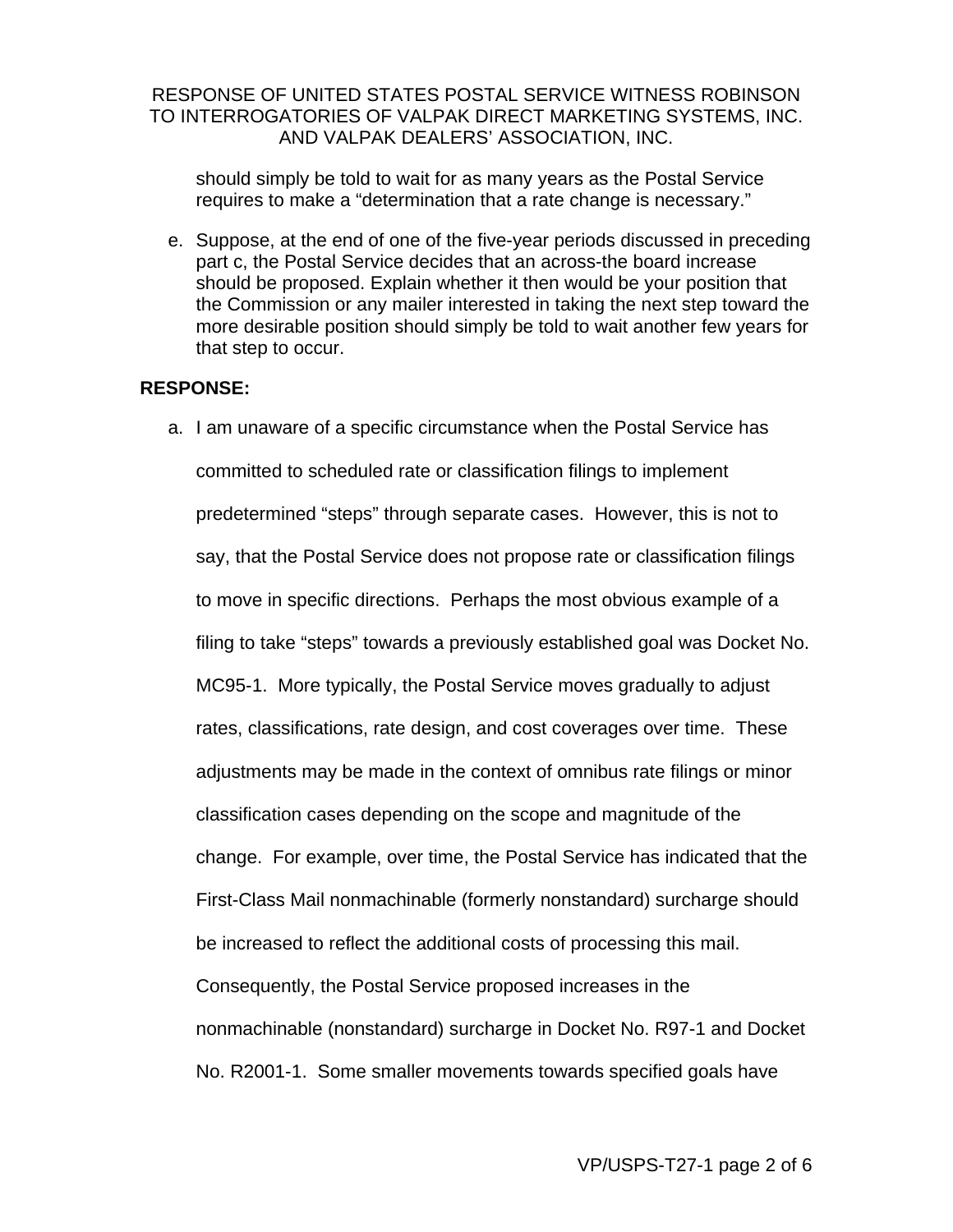been undertaken through smaller, minor classification cases. The Periodicals Copalletization experiments are one example of the Postal Service working to reduce Periodicals costs through the establishment of classifications that encourage copalletization of smaller volume Periodicals.

The decision to request an omnibus rate increase depends on the evaluation of a wide range of financial variables and the need to ensure that the Postal Service meets its statutory mandates in a financially responsible manner. See USPS-T- 6. Secondarily, an omnibus rate case can serve as a vehicle for proposing changes in rates, classifications, and rate design that will continue to move products and pricing in preferred directions. As discussed in the testimony of witness Potter (USPS-T-1), the Postal Service has filed this rate request solely to recover the Congressionally-mandated escrow obligation and therefore, has not proposed any changes in classifications or changes in relative rates beyond the requested 5.4 percent across-the-board increase.

b. Yes. The Revenue Forgone Reform Act of 1993 (RFRA) mandated that rates for preferred classes of mail change in steps. As witness O'Hara explained in Docket No. R97-1:

> The RFRA provides that the mark-up for each preferred rate subclass is to be determined from the markup for the most closely corresponding commercial subclass. Over a six-year phasing process, the final year of which will be FY 1999, each preferred rate markup is to rise from on-twelfth the corresponding commercial markup to one-half of the commercial mark-up.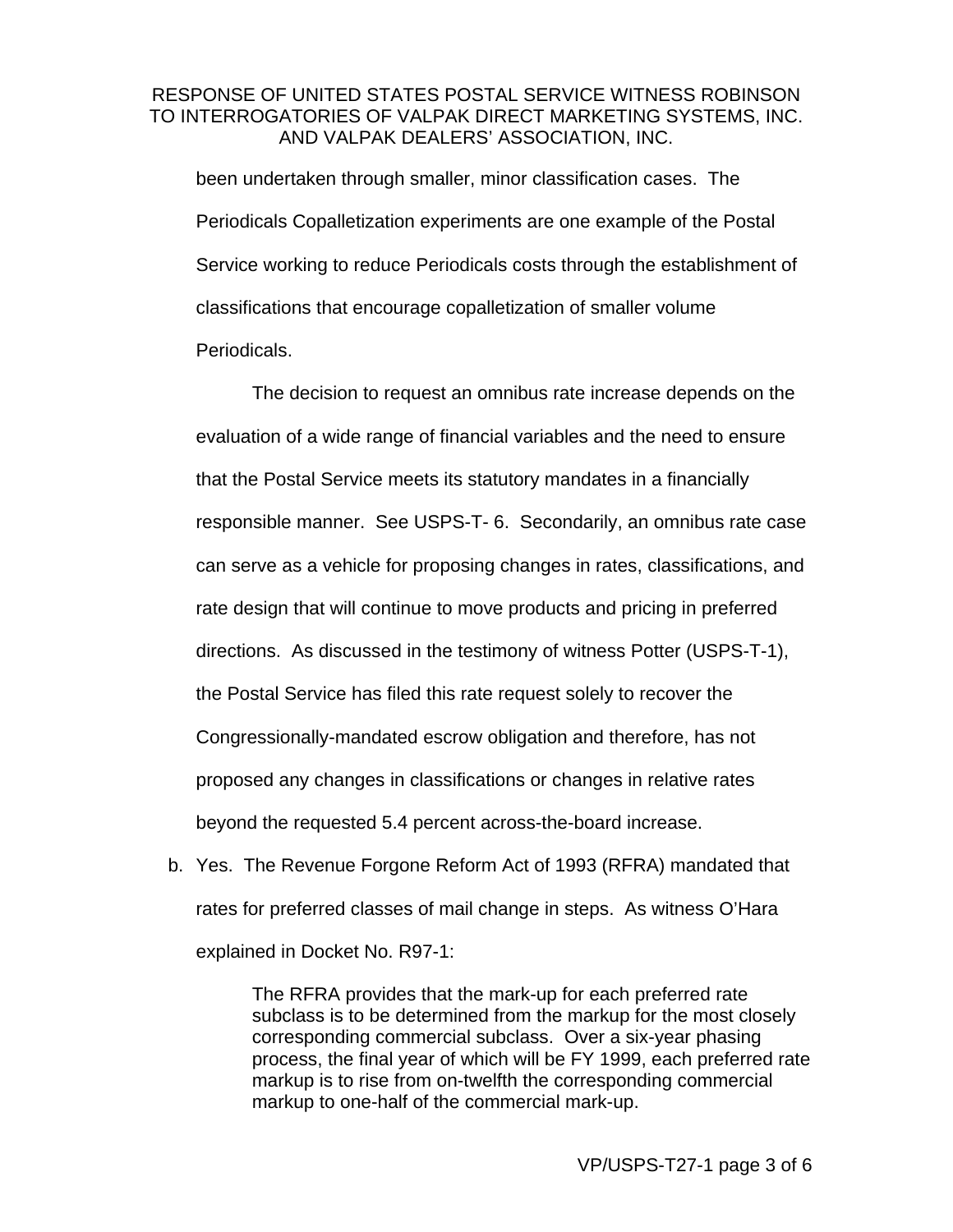Docket No. R97-1 USPS-T-30 at 10-11. Under the statute, these rate changes were annual and did not require a Postal Service request for rate changes before the Postal Rate Commission.

c. This is not my position. The Governors' determinations as to whether and when the Postal Service will request any specific rate or classification change are based on their evaluation at a given time of both the financial needs of the Postal Service, and the most appropriate way to meet these needs consistent with the provisions of the Postal Reorganization Act. While I cannot speak for the Governors, management generally weighs the benefits and costs of a variety of options and presents recommendations to the Governors, based on an assessment of the financial circumstances as well as the relative merits of alternative changes in rates and classifications. In this case, Postal Service management determined that, without the escrow obligation, management would not request substantial changes to the current rate and classification schedule.<sup>1</sup> In addition, management determined that, absent the escrow requirement, the financial position of the Postal Service was such that a general rate increase would not be requested. Faced with these two determinations and the possibility that Congressional action could remove the escrow requirement, witness Potter determined that the

1

<sup>1</sup> Smaller changes to the classification schedule frequently are requested to address specific issues, for example, the establishment of experimental products, market tests, or other classification issues.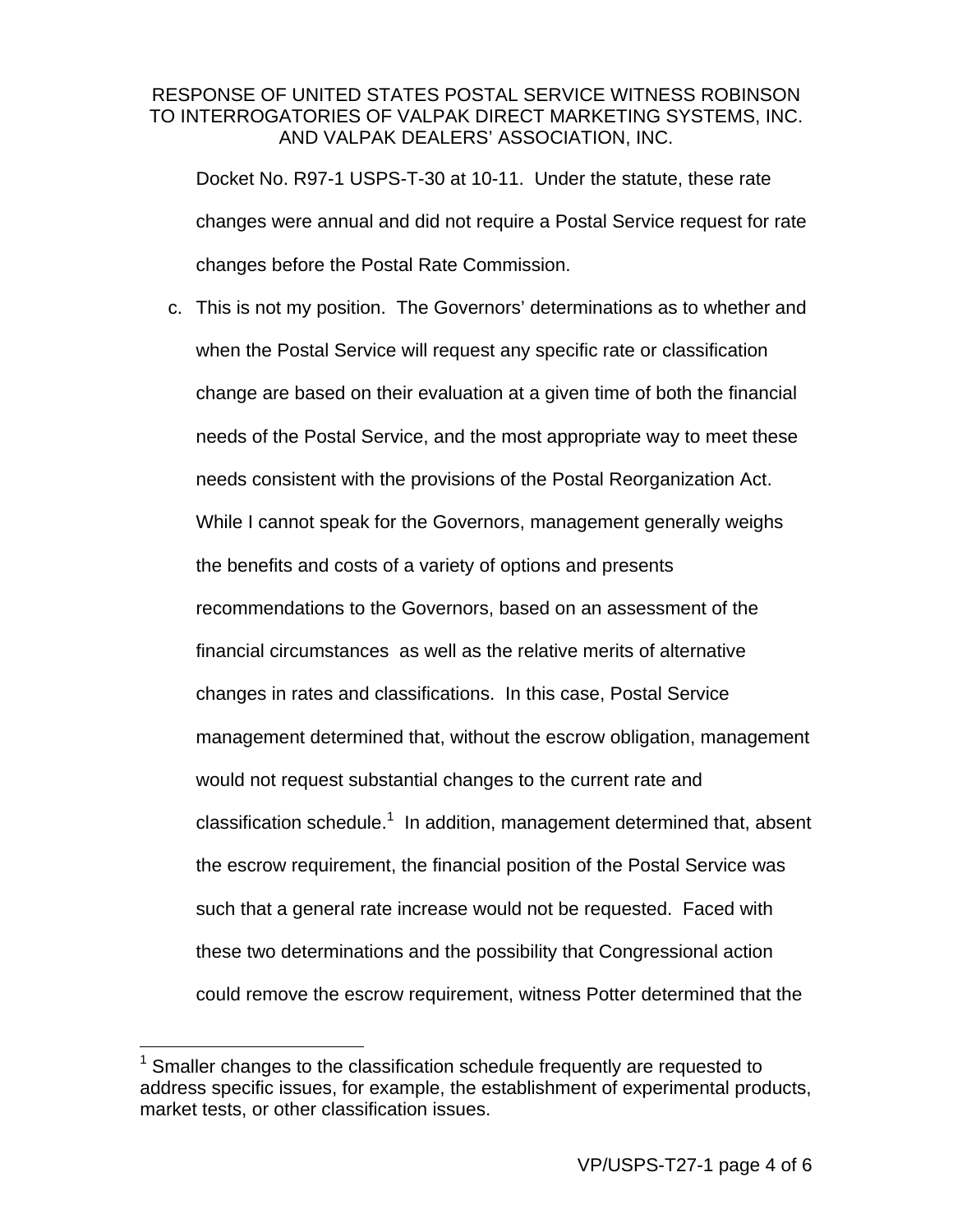most reasonable approach was to propose an across-the-board increase in rates and fees. USPS-T-1. Generally, the Postal Service has not proposed changes to rates and classifications that would have a substantial effect on Postal Service revenues outside the framework of an omnibus rate case. $2$  This permits an evaluation of the interdependencies of rate and classification proposals and their effect on the revenue requirement.

This question posits a rigid, deterministic approach to rate and classification changes implying that changes could only be undertaken in a stepwise fashion based on a specified formula. The Postal Service does not generally support such an approach to rate or classification changes. Some changes will take longer to accomplish than others, but the ability to flexibly address specific circumstances and mold a solution to these circumstances – as the Postal Service has done in response to the escrow obligation – will, over the long term, benefit both the Postal Service and its customers.

d. I do not know what situation you are describing. As described in the response to (c) above, the Postal Service evaluates a variety of financial and other concerns prior to proposing an omnibus rate change. The escrow requirement is a unique circumstance that the Postal Service was required to address. In this case, an across-the-board increase in rates

\_\_\_\_\_\_\_\_\_\_\_\_\_\_\_\_\_\_\_\_\_\_\_\_\_\_\_\_\_\_\_\_\_<br><sup>2</sup> One exception was Docket No. MC95-1 which proposed substantial changes in \_ classifications.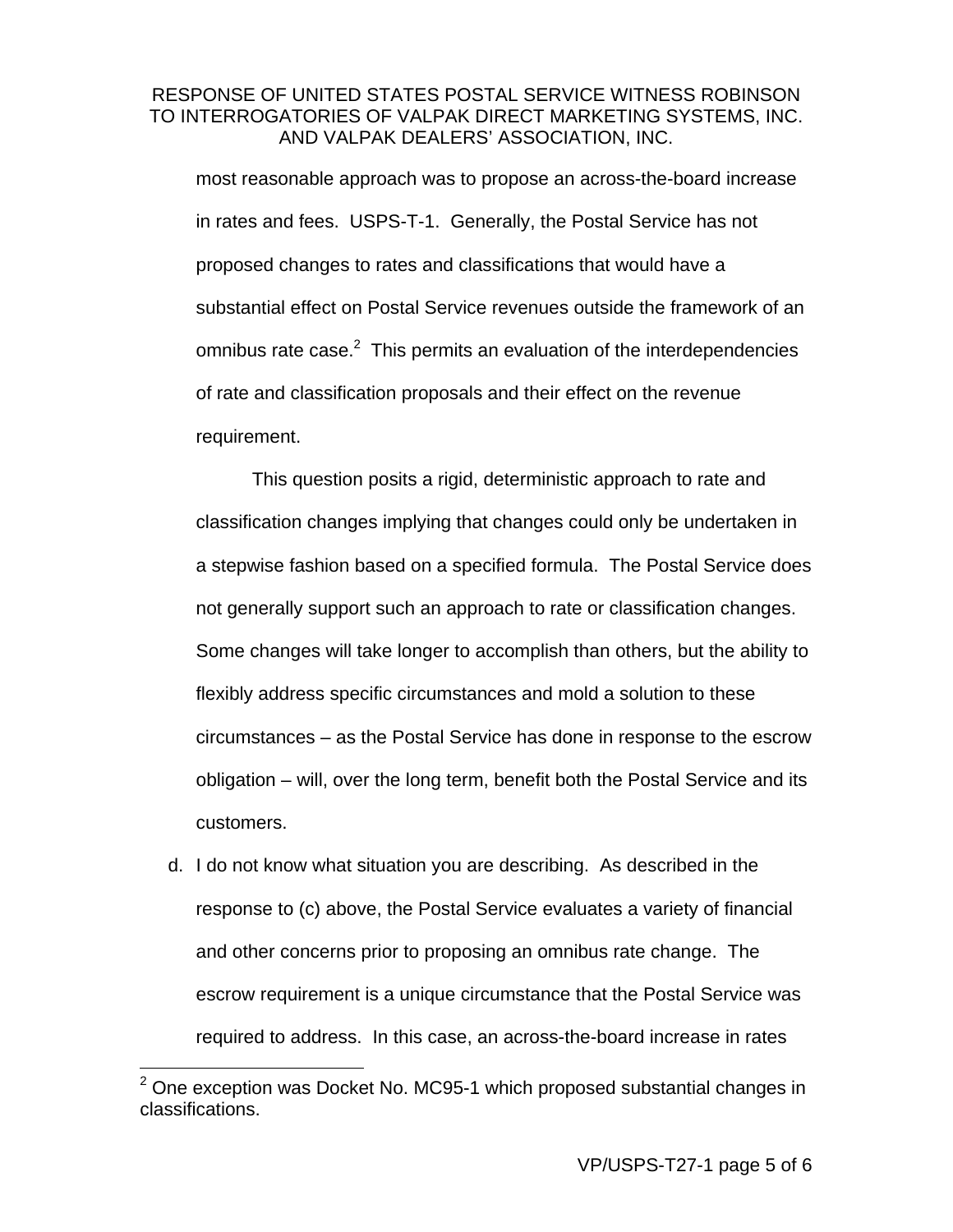and fees is a reasonable approach to recovering the escrow obligation and consistent with the requirements of the Postal Reorganization Act. Under the Act, any change in rates or fees must be initiated through a Postal Service request and the timing of that request is at the Postal Service's discretion.

e. This is not my position. First, the Commission is the Postal Service's partner in the rate making process; while the Postal Service presents proposals and justifications for its proposals to provide a basis for the Commission's recommended decision, the Commission reaches these decisions independently. Second, the Postal Service develops its request based on an evaluation of the circumstances surrounding the request. In this case, the Postal Service's testimony describes why the across-theboard rate request is reasonable, appropriate and consistent under the pricing provisions of the Postal Reorganization Act.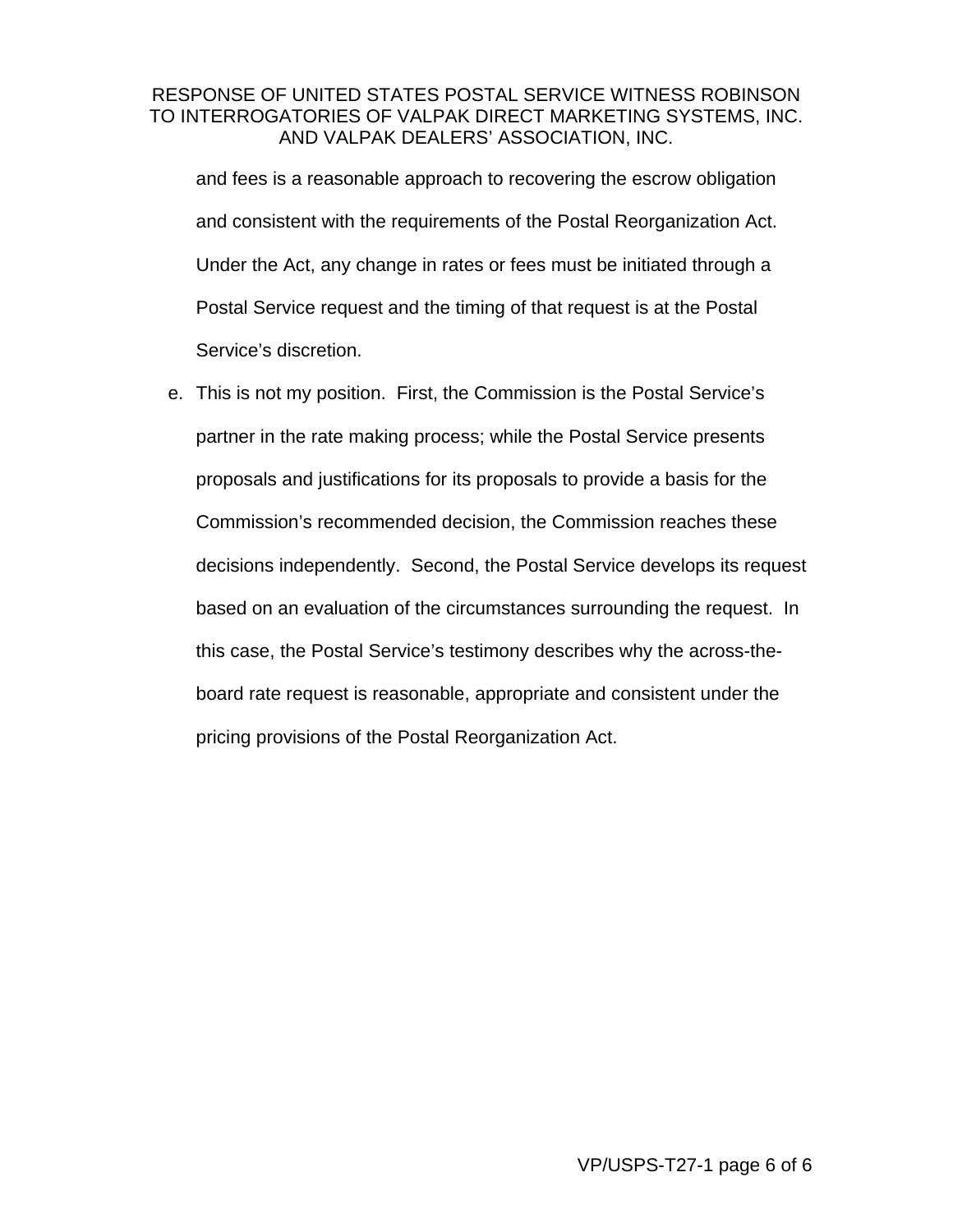### **VP/USPS-T27-2.**

Please refer to your testimony, USPS-T-27, page 13, beginning at line 10, where you say that rates may not be revisited on a periodic basis even though:

The reality of changing input prices, productivity and other factors virtually ensures that recommended cost coverages for a test year will not trace precisely the cost coverages that actually result in that year or in any subsequent year prior to a new rate change request. This result is expected and is not inherently unfair or inequitable. [Footnote omitted.]

- a. You mention input prices, productivity, and other factors possibly changing. Do you agree that over a period of several years, such as the interval since Docket No. R2001-1 (which turned out to be settled), the "other factors" that could change extend to (i) major changes in the mechanization and technology used by the Postal Service to process mail, (ii) changes in postal markets, and (iii) substantial changes in the preparation of mail by mailers? Please explain any extent to which you disagree.
- b. Suppose two different products each had a recommended (and expected) cost coverage of 160 percent. Subsequently, when the test year actually occurs, product one has an actual coverage of 130 percent and product two has an actual coverage of 163 percent. Explain whether you would argue in this case that each product traced the recommended coverage, but that neither product traced it "precisely?" Include in your answer a statement on how close the recommended and actual coverages would have to be before you would argue that the tracing had been "precise."
- c. Consider an actual 130 percent cost coverage that is not even moderately close to the recommended coverage of 160 percent, which would certainly qualify as a failure to "trace precisely." You state in your testimony that this is "not inherently unfair or inequitable." If the Commission recommended cost coverages that it believed were fair and equitable and well-aligned with the Postal Reorganization Act of 1970 ("the Act"), and such immoderate variances occurred, please explain why you believe this is "not inherently unfair or inequitable." In your answer, please draw on and explain all notions of fairness and equity that you had in mind when you made this statement.

## **RESPONSE:**

a. These are other possible factors that could cause recommended cost

coverages to differ from actual cost coverages.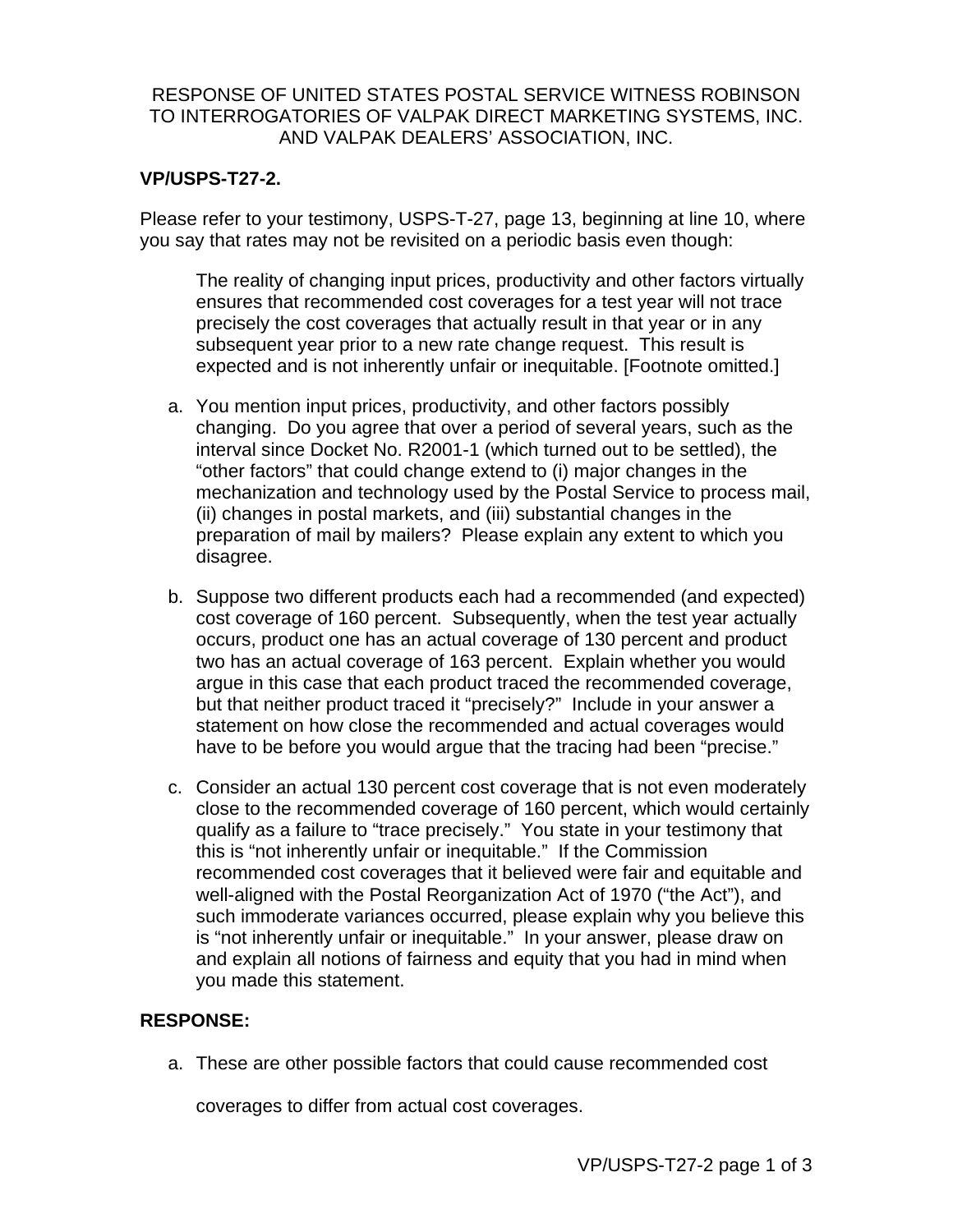- b. I would agree that, in this hypothetical, neither of these products tracked the recommended cost coverage precisely. For the cost coverages to track "precisely," I would expect the recommended cost coverage to be exactly equal to the actual cost coverage.
- c. First, I am unaware of where the Postal Service or the Commission has equated "trace precisely" with "fairness and equity." In addition, I have not used the term "immoderate variances" and do not necessarily agree that a change in cost coverage of the size in your hypothetical is necessarily "unfair or inequitable." However, the Postal Service and the Postal Rate Commission do use previous cost coverages as a point of comparison.

I do not discuss any example of a subclass where the Commission recommended a cost coverage of 160 percent in Docket No. R2001-1 and where the actual cost coverage is 130 percent. Reviewing the Commission's R2001-1 decision, the only subclass with a recommended cost coverage of approximately 160 percent is Priority Mail (recommended cost coverage 159.5 percent). PRC Op. Docket No. R2001-1, Appendix G at 1. In FY 2004, the actual cost coverage for Priority Mail was 156.99 percent, in the test year after rates, the proposed cost coverage for Priority Mail is 156.49 percent (145.94 percent on the PRC costing methodology.)

In your hypothetical, I assume that, in recommending a 160 percent cost coverage, the Commission exercised its best judgment, and considered the record evidence before it at the time to recommend a cost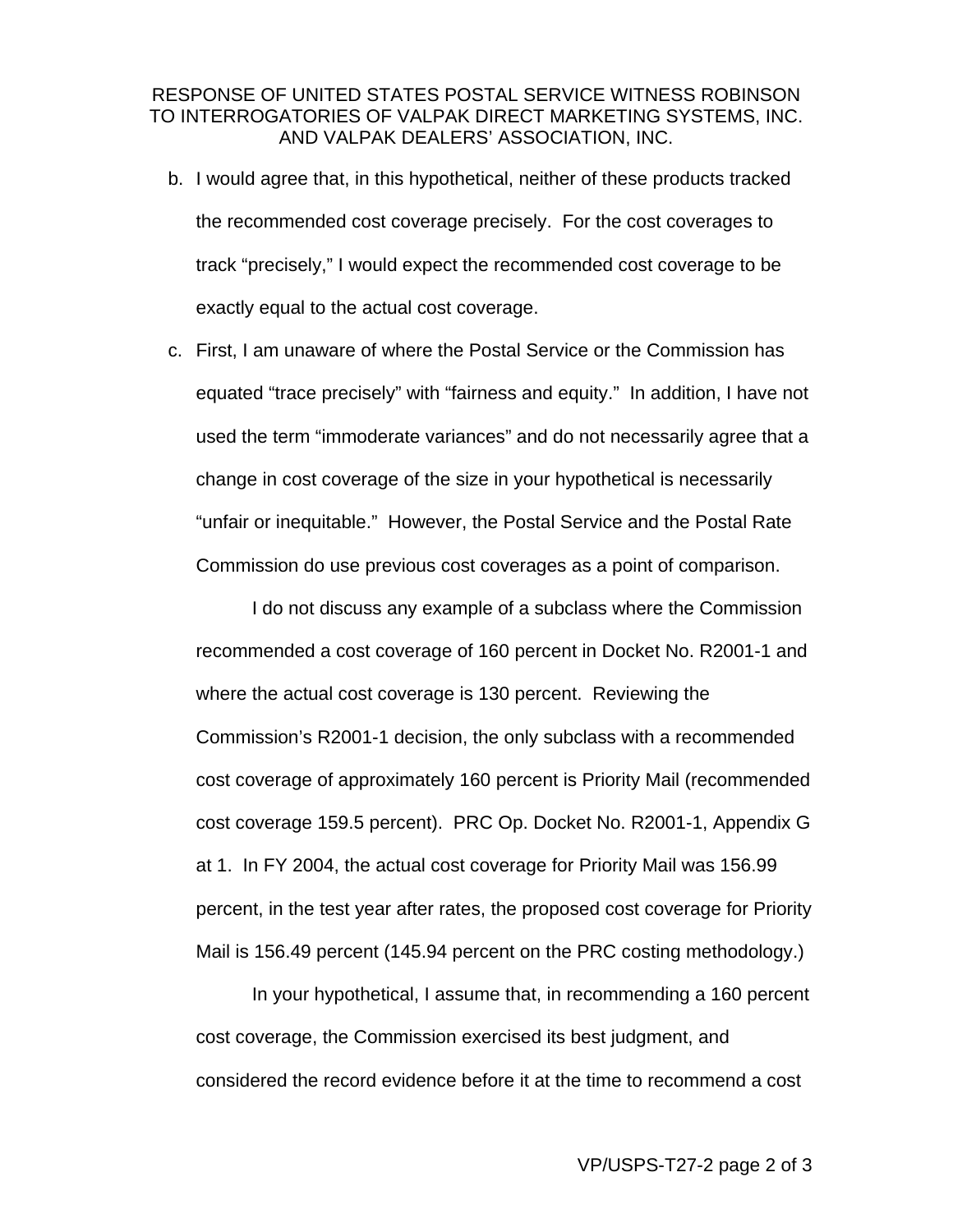coverage it considered to be fair and equitable. The fact that hindsight permits us to see what the actual cost coverage turned out to be does not make the Commission's recommended cost coverage unfair and inequitable. If undertaken, a *post hoc* review of additional evidence could lead the Commission to conclude that the 130 percent cost coverage is a fair and equitable result.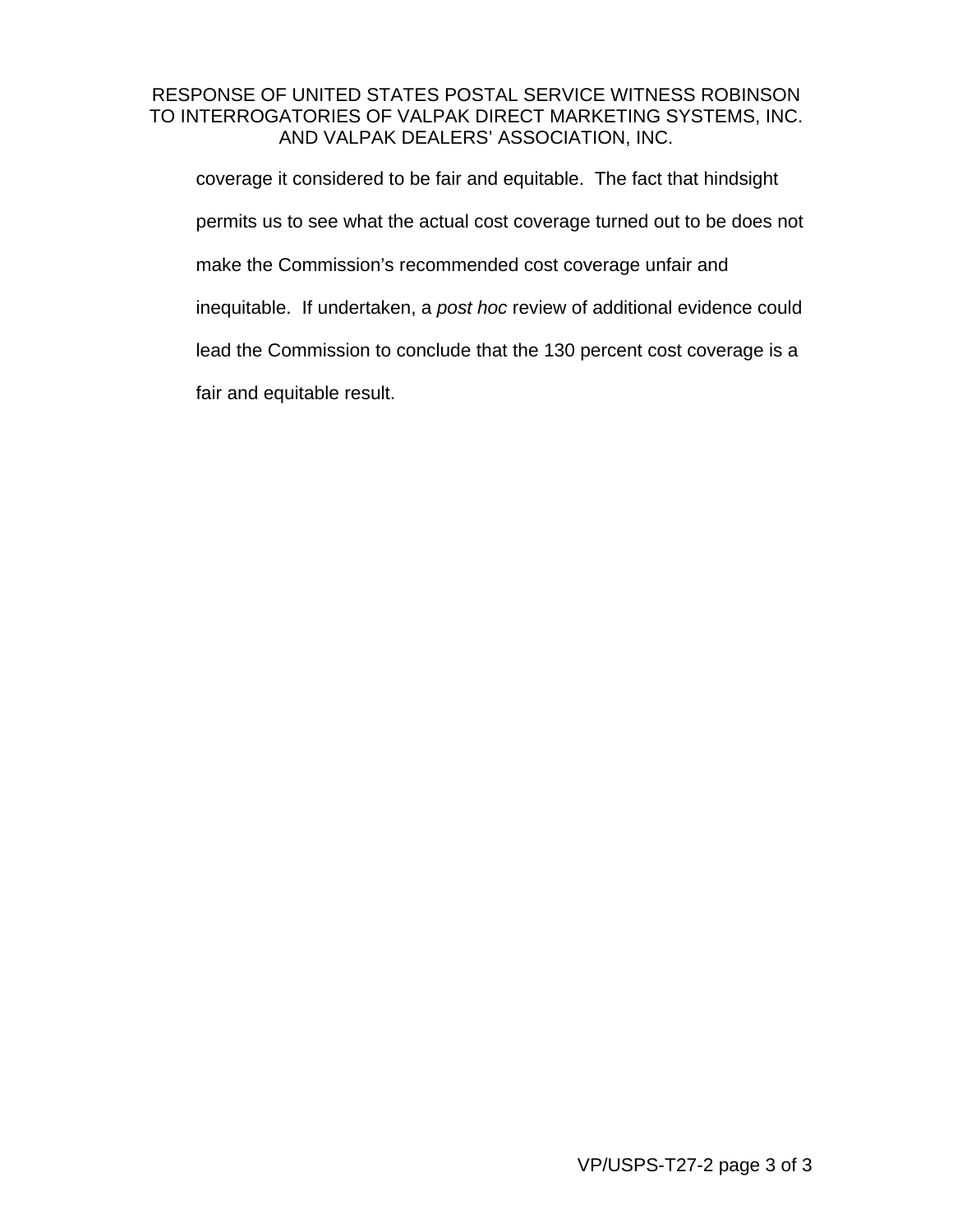### **VP/USPS-T27-3.**

Please refer to your testimony, USPS-T-27, page 12, beginning at line 9, where you say that it "would be a breach of the financial management responsibilities established under the Postal Reorganization Act" to "ignore" the "Congressionally-mandated escrow requirement." Immediately following this, you say: "Therefore, we are faced with the necessity of apportioning the escrow expense in a fair and equitable manner."

- a. The logic of your statement appears to be that because it would be irresponsible to ignore the escrow cost, you (or the Commission) are required to apportion it fairly and equitably. Please state any extent to which you disagree that this is the logic of your statement, focusing specifically on the meaning of the word "therefore."
- b. Does the fact that it would be irresponsible to ignore the ordinary institutional costs of the Postal Service imply that you (or the Commission) must apportion them fairly and equitably as well? Please explain any answer that is not an unqualified affirmative.
- c. Can you name any costs of the Postal Service that it would be financially responsible to ignore? If yes, please explain what those costs are.
- d. Can you name any costs that the Postal Service ignores when establishing its revenue requirement? If yes, please explain what those costs are.
- e. Can you name any Postal Service costs that should not be apportioned in a fair and equitable manner? If yes, please explain what those costs are and why they should not be apportioned fairly and equitably.
- f. In proposing what you believe to be the most fair and equitable apportionment of the escrow costs or any other costs, would you exclude consideration of any factors in section 3622(b)? If yes, please explain.
- g. In its Opinion and Recommended Decision in Docket No. MC95-1, page iii, the Commission said: "Congress mandated that '[p]ostal rates shall be established to apportion the costs of all postal operations to all users of the mail on a fair and equitable basis.'" (Emphasis in original.) When the Commission apportions the institutional costs of the Postal Service to the subclasses of mail and special services, do you contend that it does so on any basis other than a fair and equitable basis? If yes, please explain.
- h. If the Commission apportions all other institutional costs of the Postal Service on a fair and equitable basis and you see a need to apportion the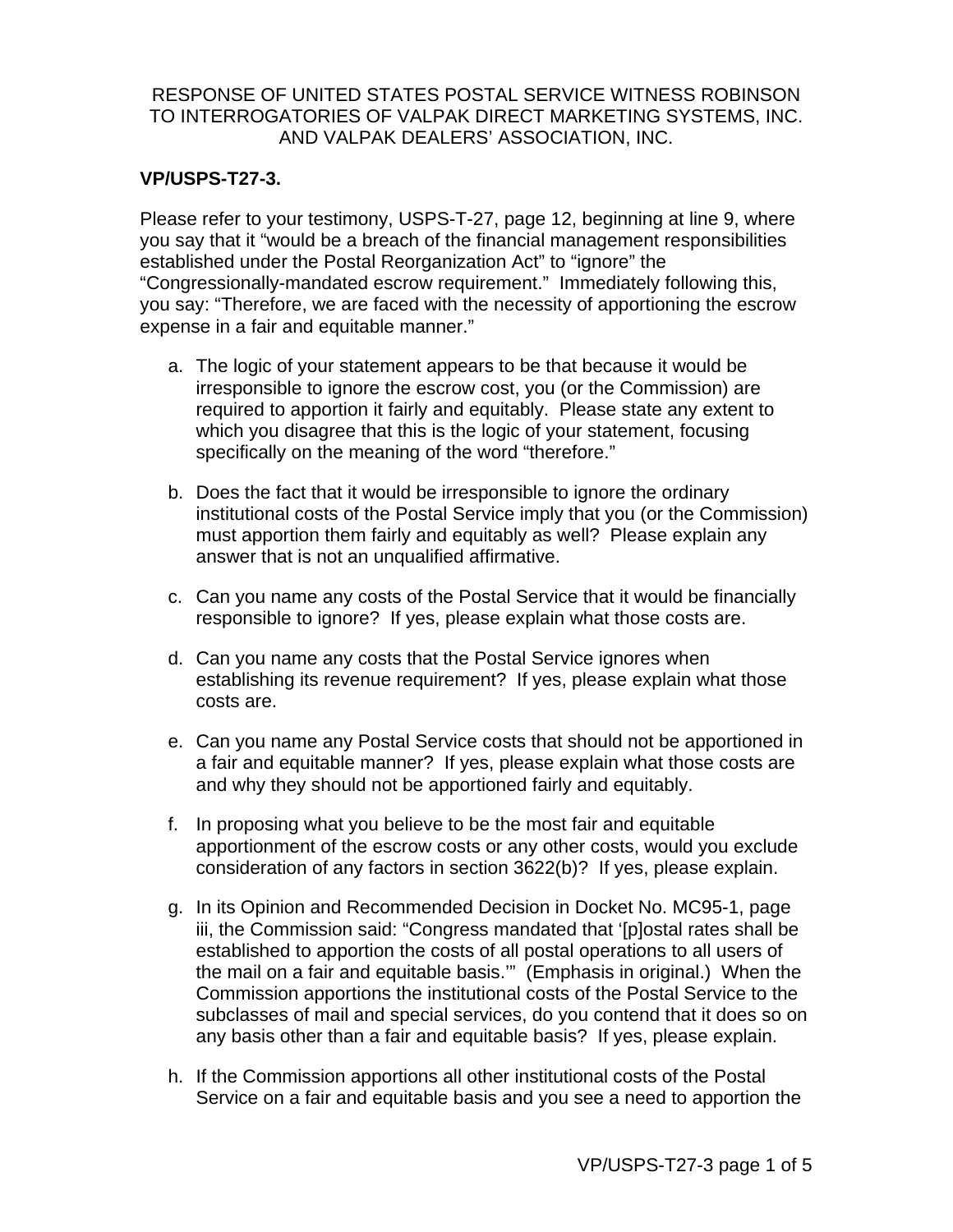escrow costs on a fair and equitable basis, not excluding other factors in section 3622(b), please explain whether you see some fundamental difference between the two pools of costs which suggest that what is fair and equitable for one is different from what is fair and equitable for the other. If you do, please explain (i) what those fundamental differences are, and (ii) how those differences interact with notions of fairness and equity to imply different apportionments, being sure to reference your statement on page 4, lines 6-8, where you state that the escrow funds are "treated as an institutional cost of the Postal Service."

- i. In its Opinion and Recommended Decision in Docket No. R90-1, at pages IV-16 and IV-17, ¶¶ 4059 and 4052, respectively, the Commission said: "We utilize total attributable cost in computing a markup index, which is an important tool in developing fair institutional cost distributions, ..." and "We conclude that it continues to be most appropriate to distribute the relative burden of recovery of institutional costs on the basis of coincident application of the policy factors of the Act, with reference to the markup index." You mention on page 23 that you have some reservations about some uses of the Commission's markup index, and you note that following a set of indexes could have significant effects on mailers. Nevertheless, would you agree that the markup indexes for the subclasses of mail are one reflection of the apportionment of institutional costs that the Commission found to be fair and equitable? Please explain any disagreement.
- j. Please confirm that, ceteris paribus (meaning mainly in this case that the costs remain the same), applying a uniform proportionate increase to all rates, as in an across-the-board increase, systematically distorts toward the average the markup indexes underlying the original rates. If you cannot confirm, please provide a mathematic proof that this is not the case.
- k. If it is true that an across-the-board proportionate increase systematically distorts the markup indexes of the rates, would it not follow that such an approach is inconsistent with the apportionment of costs that the Commission found fair and equitable? Please explain any extent to which you disagree.

### **RESPONSE:**

a. My testimony states:

Many industry observers have suggested that a Congressionallymandated escrow requirement expense that is not caused by the provision of mail services is unfair and inequitable. Nevertheless,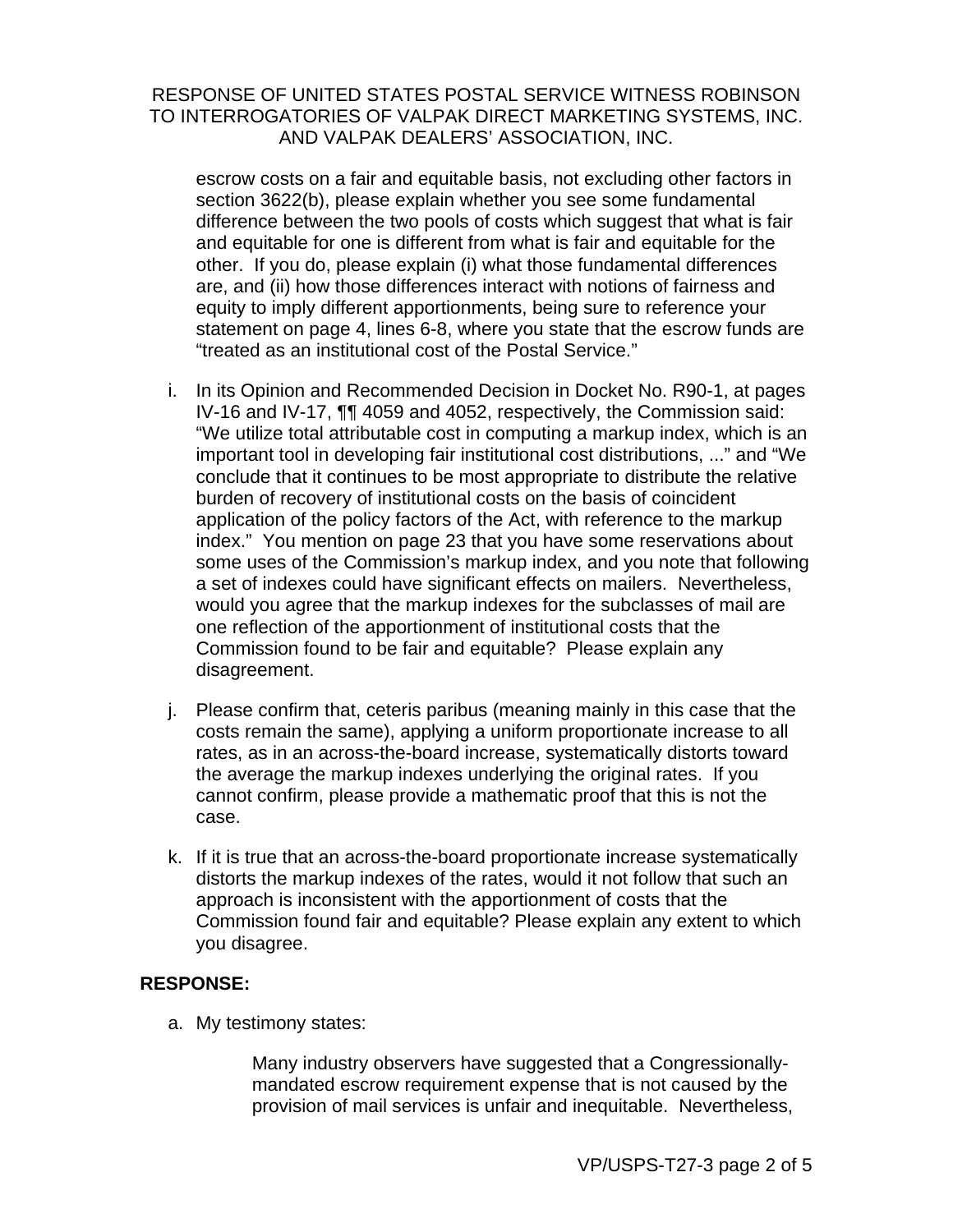the Postal Service cannot simply ignore its existence. To do so would be a breach of the financial management responsibilities established under the Postal Reorganization Act. Therefore, we are faced with the necessity of apportioning the escrow expense in a fair and equitable manner.

USPS-T-27 at 12 lines 9-15.

The Postal Service does not ignore any costs when it develops rates to

meet its revenue requirement for a requested change in rates and fees. In

this instance, these costs include the Congressionally-mandated escrow

expense. While your paraphrase of my testimony generally captures the

logic, my testimony is based on the Governors' determination that a

request to change rates and fees is necessary to meet the Postal

Service's revenue requirement. This need is discussed fully in the

testimony of witness Tayman (USPS-T-6).

I use the word "therefore" as it is commonly used in everyday language. It is defined as:

1a: for that reason: CONSEQUENTLY b: because of that c: on that ground 2: to that end

Merriam-Webster's Collegiate Dictionary, 10th edition. (Springfield MA:

Merriam-Webster, Incorporated, 2002) [emphasis in the original].

- b. Yes, in proposing or recommending rates and fees it would be irresponsible to ignore any institutional costs of the Postal Service whether they are associated with the escrow requirement or the provision of postal services.
- c. No.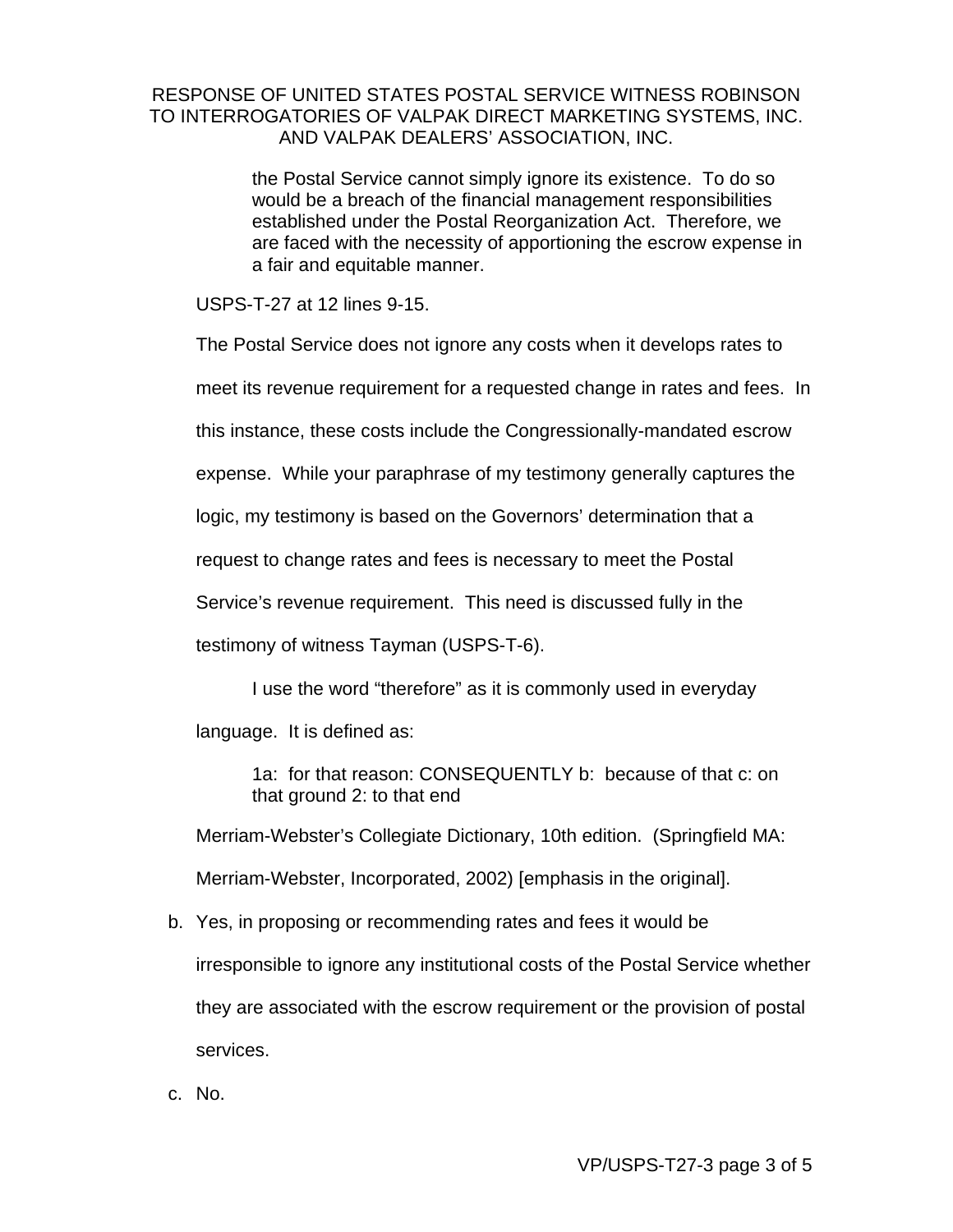- d. No.
- e. No.
- f. No.
- g. No.
- h. I am not sure of what question you are asking. A fundamental difference between the escrow obligation and other institutional costs is that the escrow obligation is a legislative construct and the other institutional costs usually reviewed by the Commission are actually incurred as a result of the operation and administration of the Postal Service. However, if you are asking "can the Postal Service and the Postal Rate Commission arrive at different results in some instances," the answer is yes. By the same token, as depicted in its Docket No. R2001-1 decision, the Commission arrives at different results in different cases based on the particular circumstances in the case. Docket No. R2001-1, PRC Op. Appendix G at 37. I do not believe that means that, in one instance, the Postal Rate Commission apportioned the costs fairly and equitably, and in another instance it failed in that regard.
- i. I would agree that the markup indices are one indication of the relationships embodied in a Commission recommended decision on a Postal Service rate request. However, that recommendation depends on the Commission's determination of the appropriate markup relationships in a specific docket based on its application of the pricing criteria in that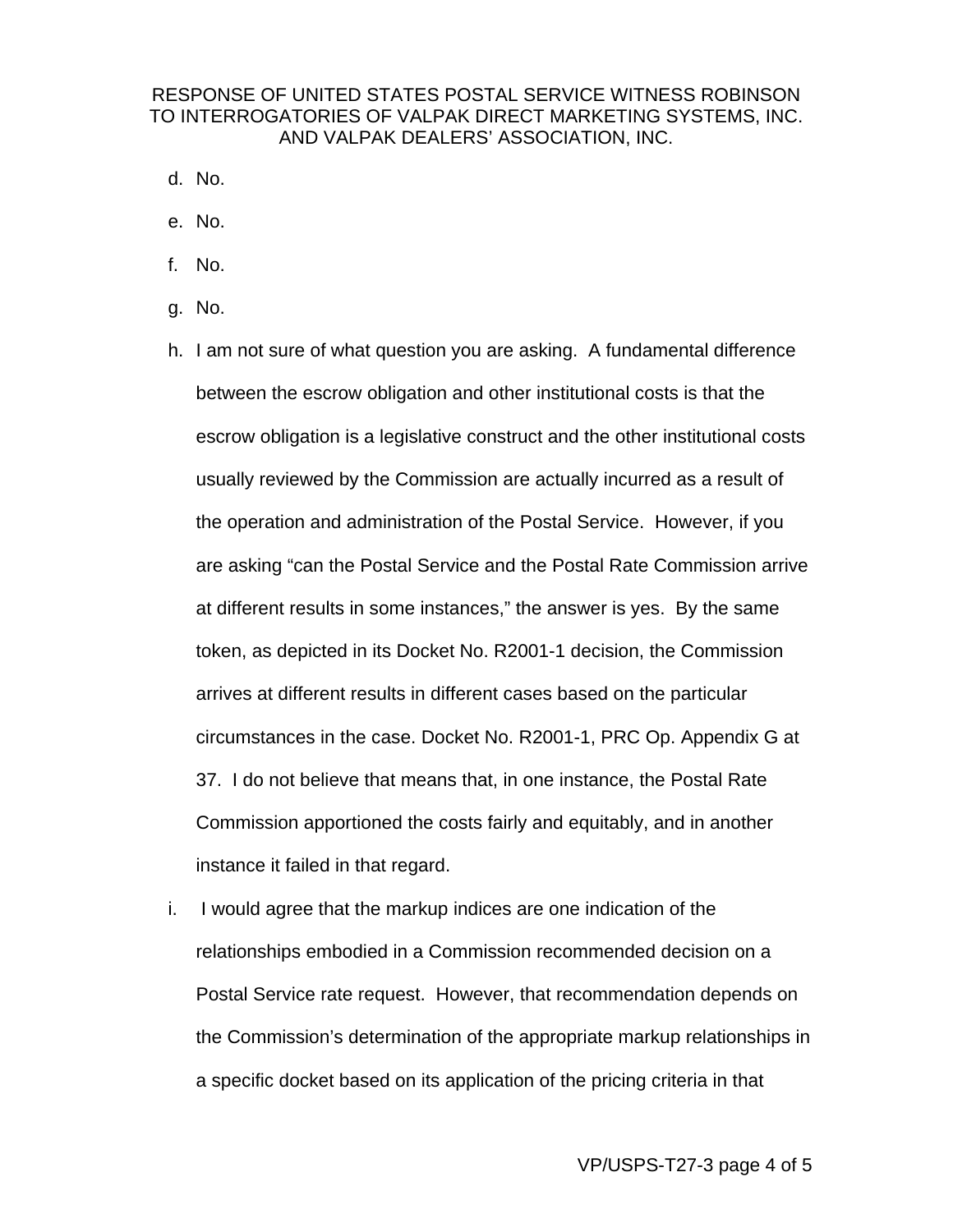docket. I am concerned not with the calculation of the indices for any specific rate decision but with efforts to mechanically apply past relationships to new circumstances.

- j. Confirmed that if costs remain the same both before and after the rate change, that applying a uniform percentage increase to all rates will move the markup indices for individual subclasses closer to the system average markup index.
- k. First the question presupposes that some specific set of markup indices are the only possible "fair and equitable" markup indices. I do not believe this to be the case and believe that all circumstances surrounding a rate request must be considered before a given set of rates, cost coverages and markup indices can be determined to be fair and equitable. Efforts to force fit past coverages to a new case can only succeed if one is compelled to ignore all new information and solely dwell on the past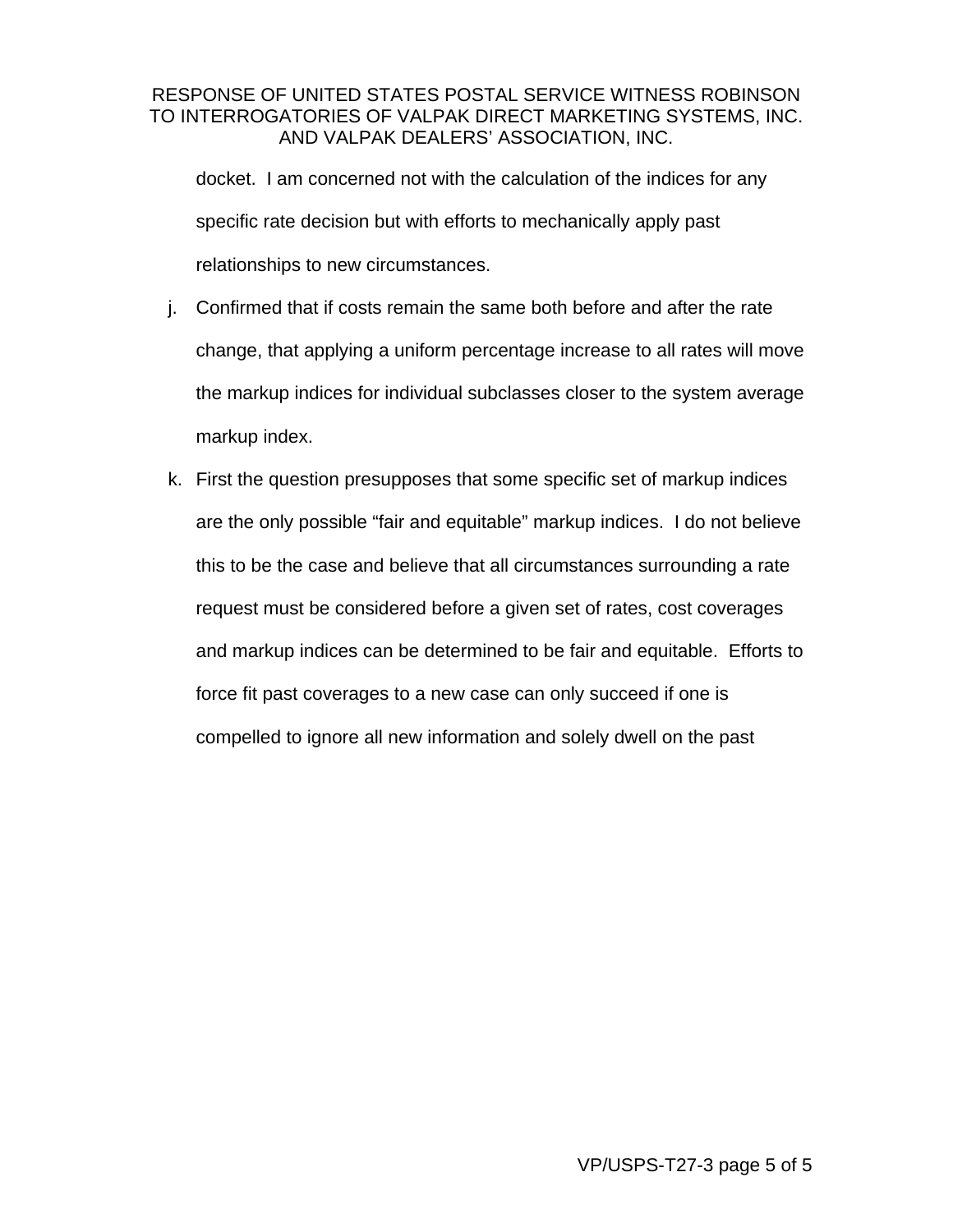### **VP/USPS-T27-4.**

Please refer to your testimony, USPS-T-27, beginning on line 24 of page 5, where you state that "the escrow requirement is a unique financial circumstance that merits a different approach than has been used in prior omnibus rate cases." (Emphasis in original.)

As a hypothetical, please assume the following outcome occurs. First, suppose an across-the-board increase is implemented as proposed. Second, assume that in FY 2006, after making the required escrow deposit, the Postal Service achieves financial breakeven. Third, to avoid yet another rate increase in FY 2007, assume Congress allows that normal operations in FY 2007 can draw on both the FY 2006 escrow account and the amount that would have been put in escrow in FY 2007, and this in fact allows breakeven in FY 2007.

- a. Would you agree that the rate relationships in FY 2007, which the Act gives the Commission the authority to recommend, should be guided by the factors in section 3622(b) of the Postal Reorganization Act (including any other relevant policies of the Act)? Please explain any disagreement.
- b. Would you agree that the rate relationships existing at the end of FY 2006 would be the result of a prior across-the-board approach, which you characterize as a "different approach," adopted because of what you refer to as "a unique financial circumstance." Please explain any disagreement.
- c. Would you agree that carrying the across-the-board rates into FY 2007 would result in rates for that year that were guided by an earlier application of an across-the-board approach instead of by an unencumbered application by the Commission of the 3622(b) factors? Please explain any disagreement.
- d. Under the hypothetical conditions assumed for this question, would you propose that the across-the-board rates be completely withdrawn at the end of FY 2006 and that a new set of rates be implemented, with the same breakeven revenue requirement, and that the new set of rates for FY 2007 be set according to what you call the approach "used in prior omnibus rate cases?" (USPS-T-27, p. 6, l.1.)
- e. If you would not propose the steps outlined in part d of this question, but would instead argue that the approach used to fund the escrow payments in FY 2006 is also the approach that should be used to fund the moretraditional operating requirements of FY 2007, please explain how the escrow approach accommodates what you see as the "unique" difference between the burden associated with the escrow and the burden associated with FY 2007 operations. In other words, how can the escrow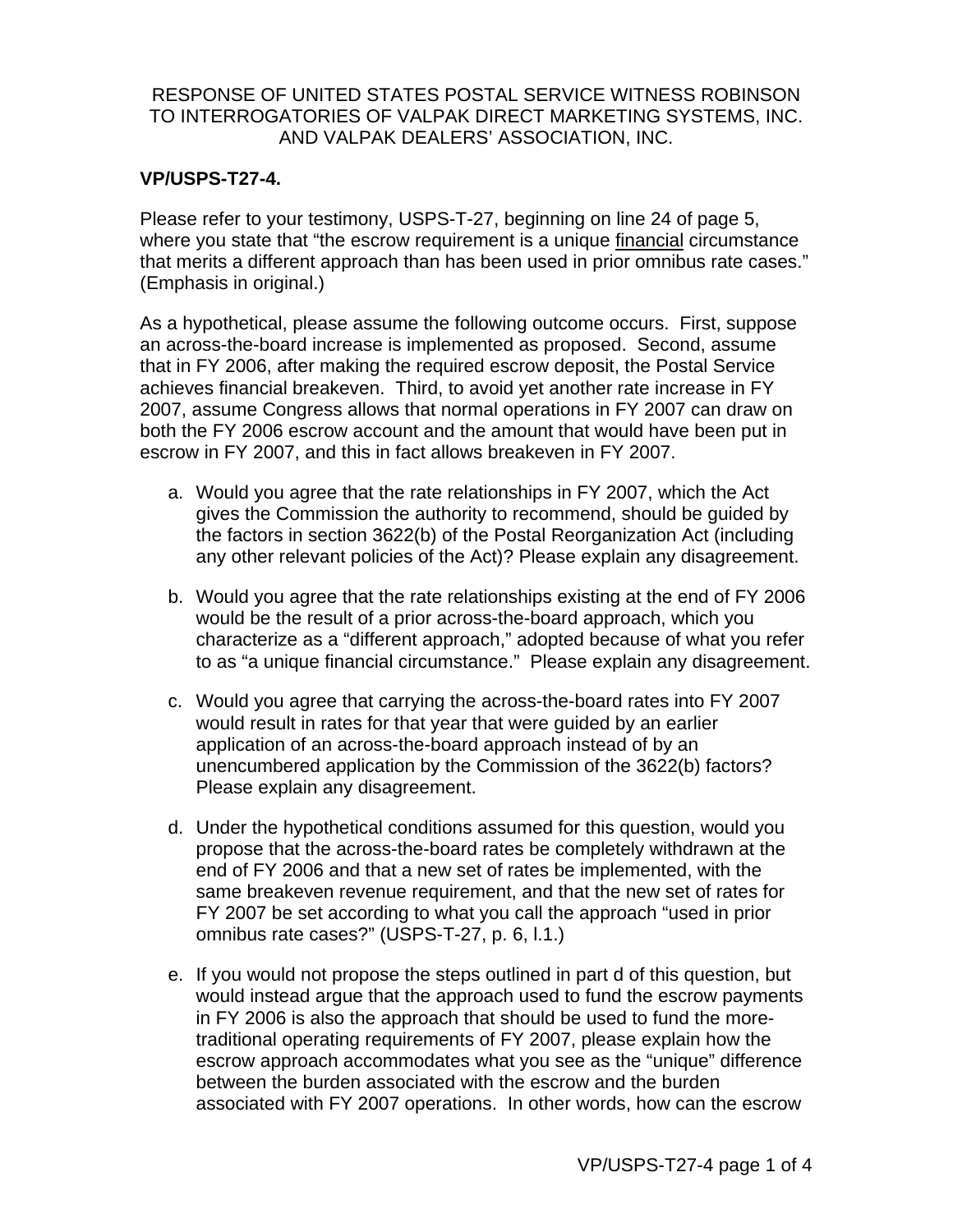approach be something "in contrast to the approach to rate and fee levels usually taken by the Postal Service and the Postal Rate Commission," justified by unique circumstances, and yet be suitable for the normal operations that warrant "the approach . . . usually taken?" (USPST-27, p. 3, ll. 9-11.)

- f. Under the assumptions of this question, please explain how it would be fair to mailers and consistent with the Postal Reorganization Act for the rates in FY 2006 to be based on a "different approach" and for the same rates in FY 2007 to be suitable for covering the ordinary operating requirements of FY 2007.
- g. Under the assumptions of this question, if you believe it would be fair to carry the FY 2006 rates into FY 2007, please explain why this does not suggest that there is really no difference between the financial burden of FY 2006 and the financial burden of FY 2007.
- h. Do you agree that if the across-the-board proposal is recommended and implemented in this case, and if the rates of that proposal are not rescinded when the "unique" circumstances of the escrow burden no longer apply, but are instead used as a platform relative to which any future rate increases will be proposed — it follows that any consideration given in future cases to the effects of rate increases on mailers will be referenced to a set of rates selected under unique circumstances, and thus would not be referenced to rates set in a normal omnibus case? Please explain any disagreement.

### **RESPONSE:**

This question poses a hypothetical series of events that I have not studied

and assumes Congressional actions that may or may not occur. The Postal

Service's proposals in this docket are based on the circumstances and the

statutory requirements that currently exist. Witness Potter (USPS-T-1) has

stated that the Postal Service will withdraw this request if legislation is

enacted that removes the escrow requirement while the request is pending.

a. I agree that, if the Postal Service requests a change in rates and fees at

some time following the conclusion of this docket (the assumption of your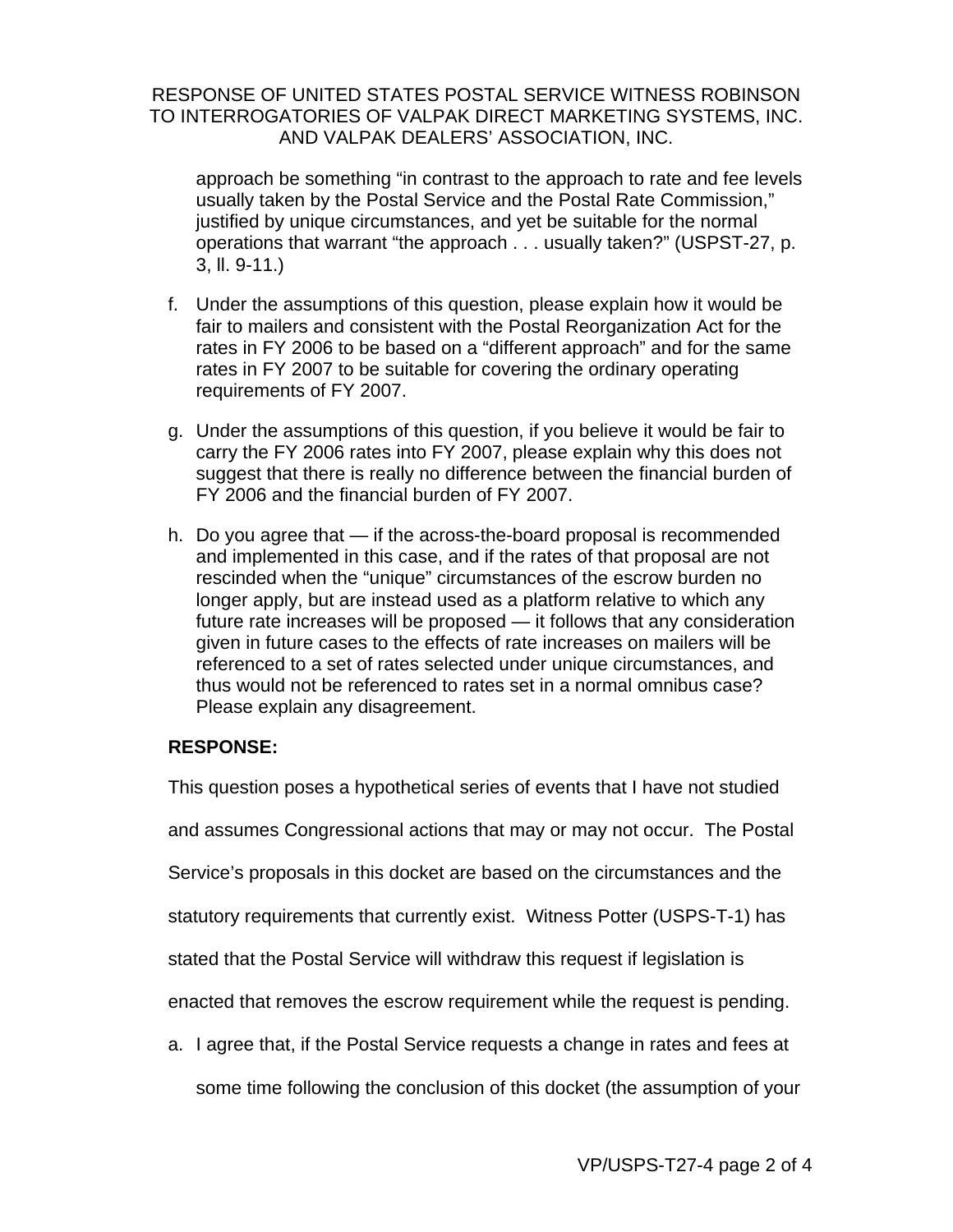hypothetical that the "across-the-board increase is implemented as proposed") and the current statute is still in effect, then the Commission's recommended decision in that later docket would be guided by the factors in section 3622(b) of the Act and these recommendations would also be based on any other relevant policies of the Act. I have no testimony to offer in this proceeding regarding future rate cases.

- b. If the Commission were to recommend and the Board of Governors were to accept and implement the rates proposed by the Postal Service in this docket prior to October 2006, then I would agree that the rate relationships existing at the end of FY 2006 would be based on the across-the-board rate proposal discussed in my testimony and that of witness Taufique (USPS-T-28). As I discuss in my testimony, this approach to rate design differs from the approach that typically underlies Postal Service rate proposals.
- c. See my response to part b. I would also agree that the reason underlying the across-the-board rate change was because of the existence of the escrow requirement. This requirement is a unique financial circumstance.

I would not agree that the Commission's application of the 3622(b) factors and its recommendation in any docket – including the present docket -- has been or will be "encumbered" by the Postal Service's proposals in that docket.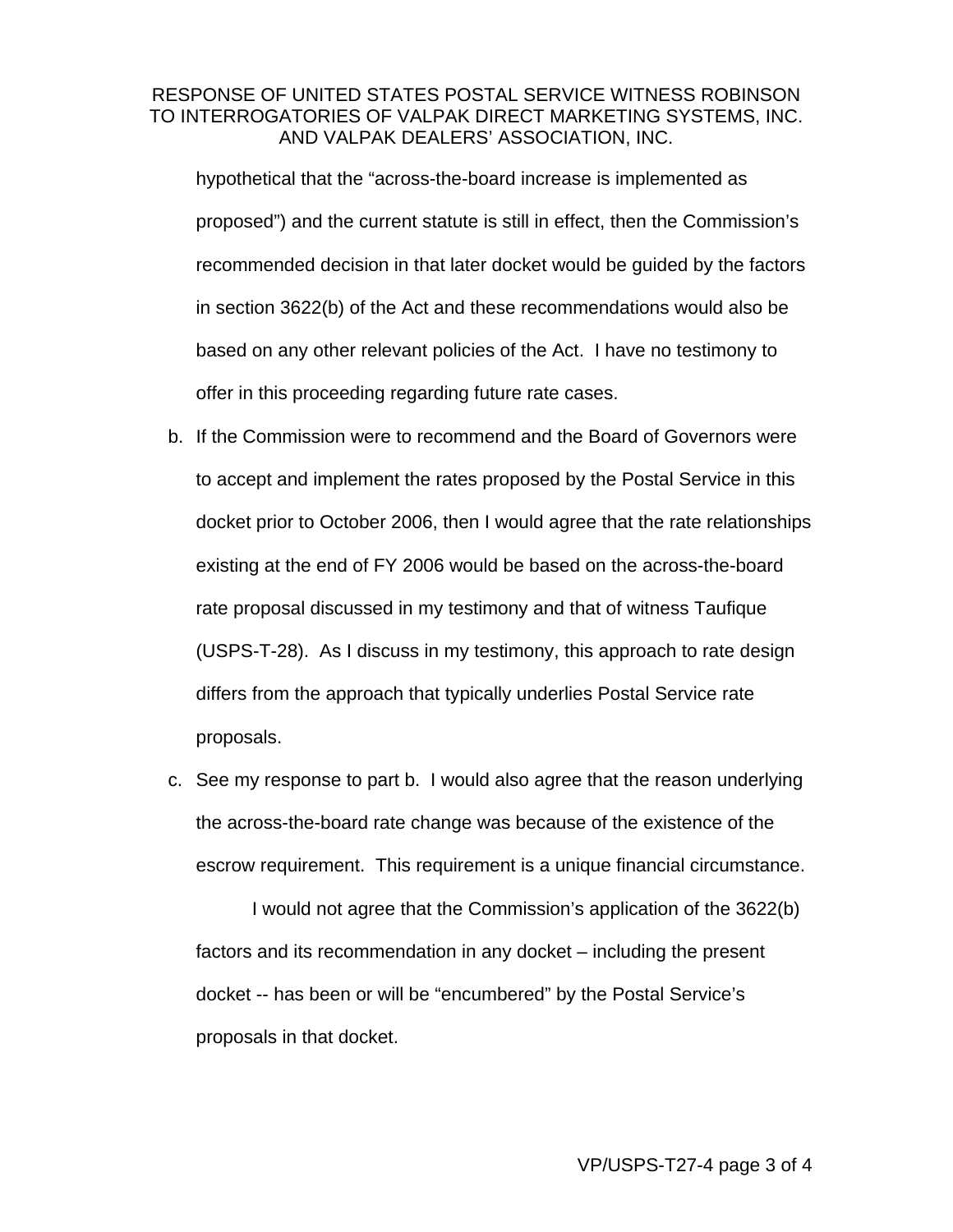- d. The Governors of the Postal Service make all decisions as to whether the Postal Service will request a change in rates or fees. If my opinion is solicited by the Governors, at the end of FY 2006, I will assess the facts in front of me at that time and offer my advice. However that is a matter beyond the scope of my testimony.
- e. See response to d.
- f. My testimony concerns a request for rates and fees to be implemented in FY 2006. Speculation about events beyond that period are beyond the scope of my testimony.
- g. See response to part f.
- h. See response to part f.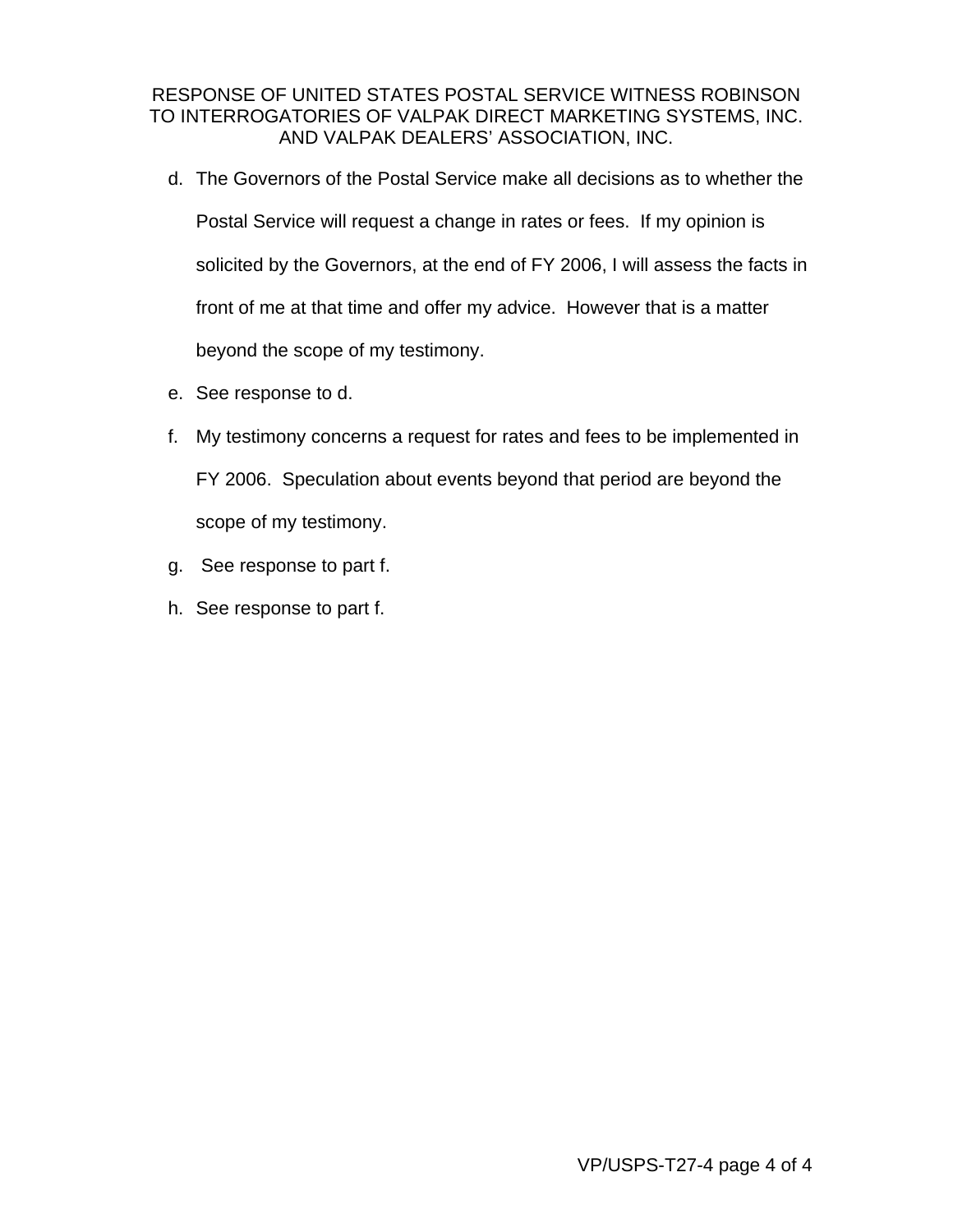#### **VP/USPS-T27-5.**

In regard to the cost coverage of ECR mail, please refer to the following statements by Postal Service witnesses. In Docket No. MC95-1, under the heading of "Efficient Mail Pays Disproportionate Contribution," witness McBride said:

Exactly the same situation occurs in bulk regular third class, where the efficient carrier route category has a cost coverage 94 percentage points higher than the other category. [Docket No. MC95-1, USPS-T-1 at 16-17.]

And in that same docket, witness Moeller said:

The creation of the subclasses [in third-class mail] will enable the assignment of markups in a manner which may lead to more equitable rates, [and] if we were starting from a situation where the coverages for the three [third-class] subclasses were equal, **a somewhat lower coverage for Enhanced Carrier Route** relative to the combined coverage for the three new subclasses **could be supported**. [Tr. 11/4135, 4275, respectively, emphasis added.]

In support of a proposed coverage of 228 percent for ECR mail in Docket No. R97-1, witness O'Hara said:

This [percentage rate increase for ECR is somewhat below the systemwide average increase, **reflecting a desire to lower the very high cost coverage of this subclass**. [USPS-T-30 at 34, emphasis added.]

In support of a proposed coverage of 208.8 percent for ECR mail in Docket No. R2000-1, percent, witness Mayes testified:

This [percentage rate increase for ECR] is somewhat below the systemwide average increase, **reflecting a desire to lower the very high cost coverage of this subclass**. [USPS-T-32 at 38, emphasis added.]

And in Docket No. R2001-1, in support of proposed coverages for ECR/NECR mail, witness Moeller said:

The Postal Service is proposing a cost coverage of 217.8 percent over volume variable costs for the ECR/NECR subclass, which results in a 6.2 percent average rate increase for ECR, and a 6.5 percent increase for NECR. These are somewhat below the system average increase, **reflecting a desire to lower the very high cost coverage of this subclass**. [USPS-T-28 at 36, emphasis added.]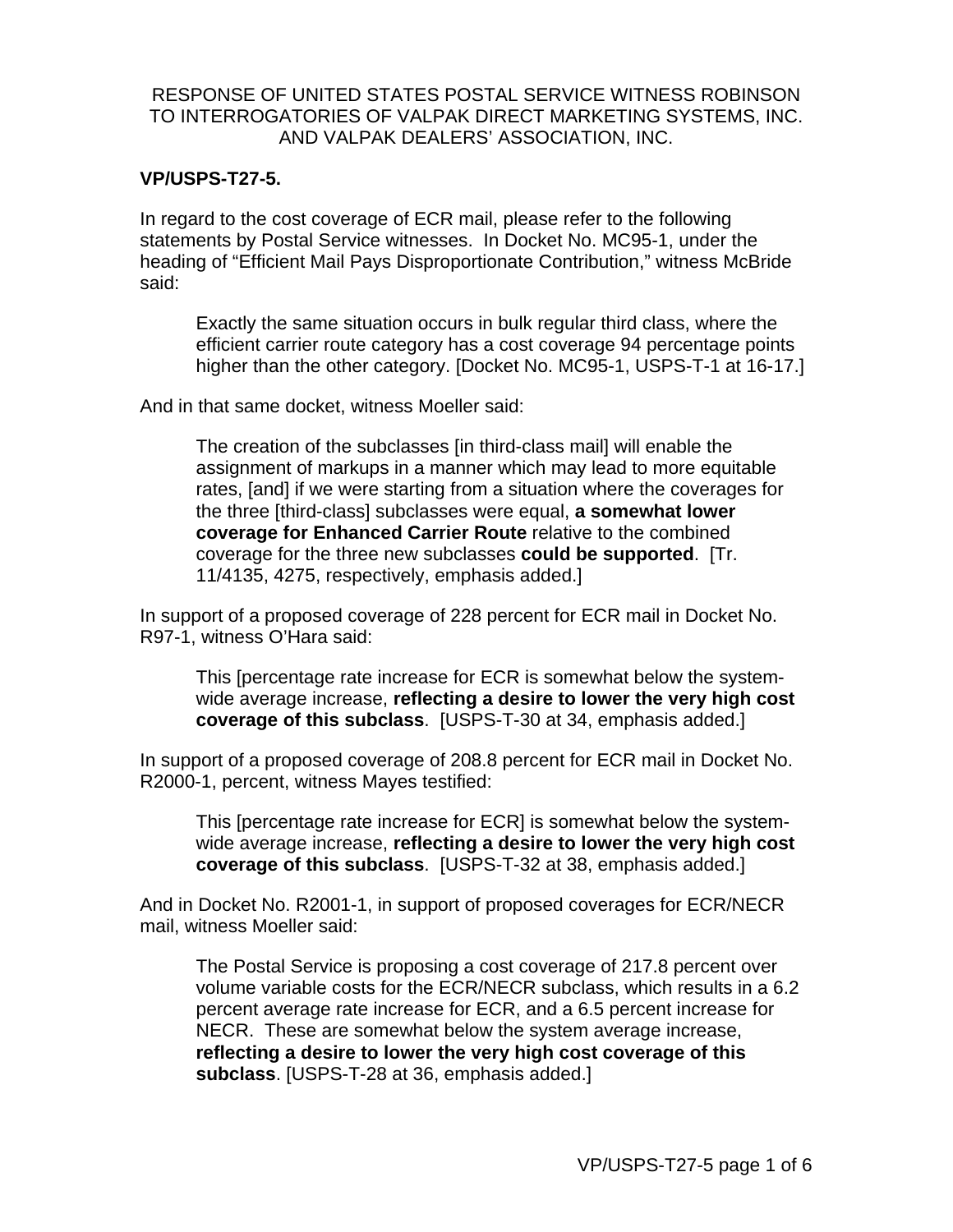- a. Please explain the extent to which it has been the Postal Service's intention and expectation that over time the "very high cost coverage" on ECR would and should be reduced from its estimated level of 218.1 percent at the time of Docket No. MC95-1. (Op. & Rec. Dec., App. F.)
- b. Would you agree that if the cost coverage of ECR is not reduced over some period of time following its creation, then the creation of ECR as a separate subclass will have failed to achieve "more equitable rates" and to reflect "market characteristics"? (See response of Postal Service witness Moeller, Docket No. MC95-1, Tr. 11/4135 and 4146, respectively.) If you agree, please explain whether a period that is now approaching 10 years should be long enough to see some results. If you do not agree, please state and explain all reasons for your position.
- c. Please explain whether any reduction in the "very high cost coverage" of ECR should be limited to reductions occurring in omnibus rate cases, of which there have been only three since reclassification, one of which was settled due to special circumstances. If you do not believe such reductions in cost coverage should be so limited, please explain what other ways of reducing the coverage should be considered.
- d. Please confirm that, by virtue of the across-the-board proposal in the instant docket, it is the Postal Service's position that yet another opportunity to reduce the "very high cost coverage" of ECR should be lost and that the existing situation should be perpetuated. Please explain fully any failure to confirm.
- e. If a relevant next case (meaning a case candidate for reducing the "very high cost coverage" of ECR) after the instant docket is characterized by important product redesign proposals, please explain whether it would be the Postal Service's position that that next case should not be used as well to adjust relative cost coverages, on the grounds of limiting the effects on mailers.

### **RESPONSE:**

To clarify, the cites to witness Moeller's testimony in Docket No. MC95-1 are:

ANM/USPS-T-18-3 \*\*\*\*\*\*\*\*\*\*\*\*\*

c. In light of your responses to parts a and b, please explain how creation of the three subclasses will greatly improve equity.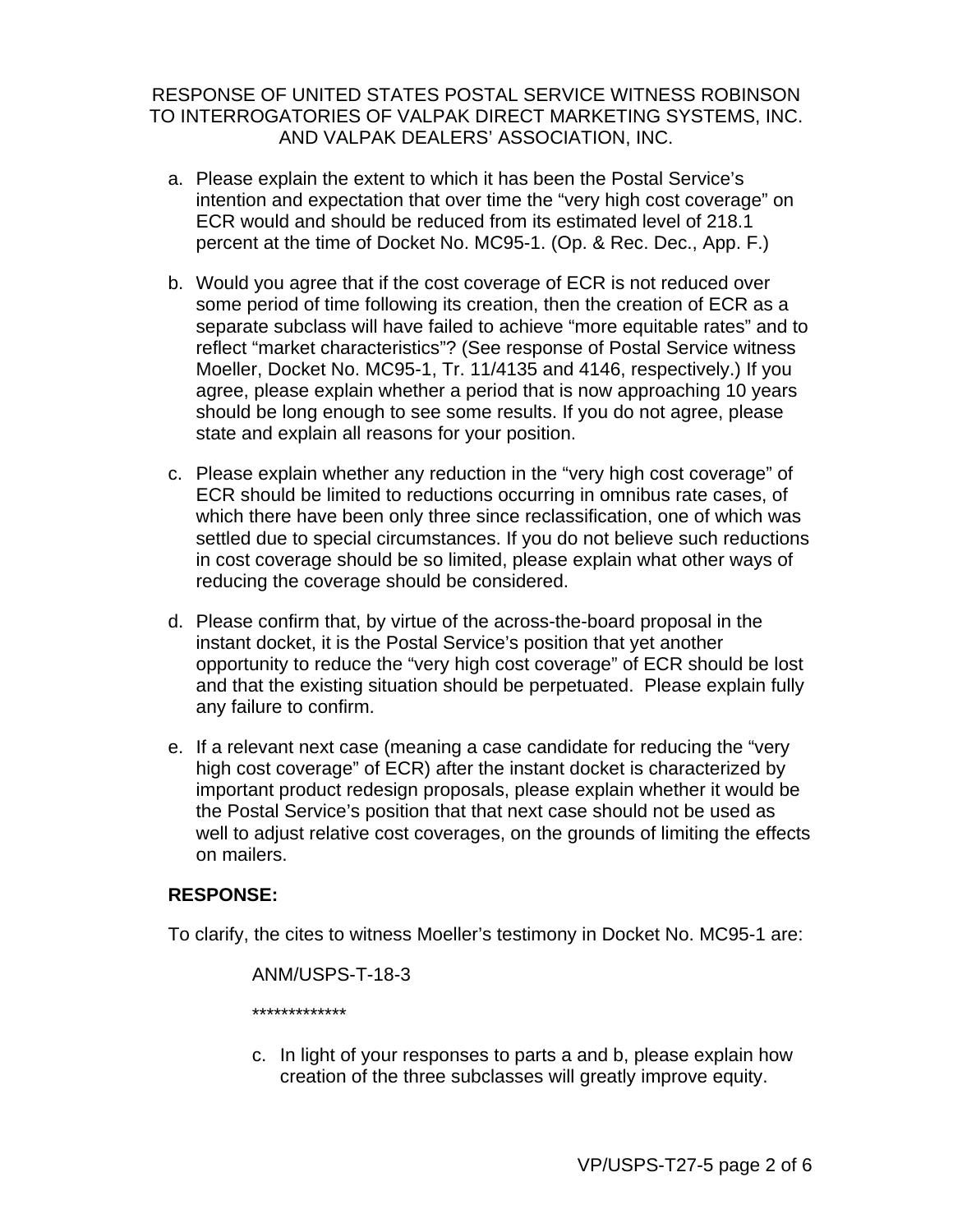#### RESPONSE:

\*\*\*\*\*\*\*\*\*\*\*\*\*

c. The creation of the subclasses will enable the assignment of markups in a manner which may lead to more equitable rates.

Docket No. MC95-1, Tr. 2/4135; and,

OCA/USPS-T18-18. [As follow up to prior interrogatories]. . . . Those interrogatories asked you to indicate what cost coverage you would recommend for the three subclasses of Standard Mail assuming a systemwide cost coverage of 156.8 percent. The purpose of the interrogatories was to ascertain the relative magnitude of the difference in cost coverage for the three subclasses assuming the constraint of avoiding major rate relationship changes did not exist.

. . . you may also assume that the Standard Mail cost coverage is 150.9 percent, the same as the third-class bulk regular rate coverage in Docket No. R94-1. . . .

a. How much below the combined coverage for the three new subclasses would you expect the Enhanced Carrier Route cost coverage to be? Would the cost coverage be approximately 10 percent, 20 percent, 30 percent, etc. below the combined cost coverage for the three new subclasses?

\*\*\*\*\*\*\*\*\*\*\*\*\*\*\*\*\*\*

RESPONSE:

a. . . . [I]f we were starting from a situation where the coverages for the three subclasses were equal, a somewhat lower coverage for Enhanced Carrier Route relative to the combined coverage for the three new subclasses could be supported. Even with the waiver of the constraint of avoiding major rate relationship changes, I have insufficient information to speculate as to how much lower of a coverage could be supported, but in the situation you describe it could be as little as 10 percent.

Docket No. MC95-1, Tr. 2/4275-6.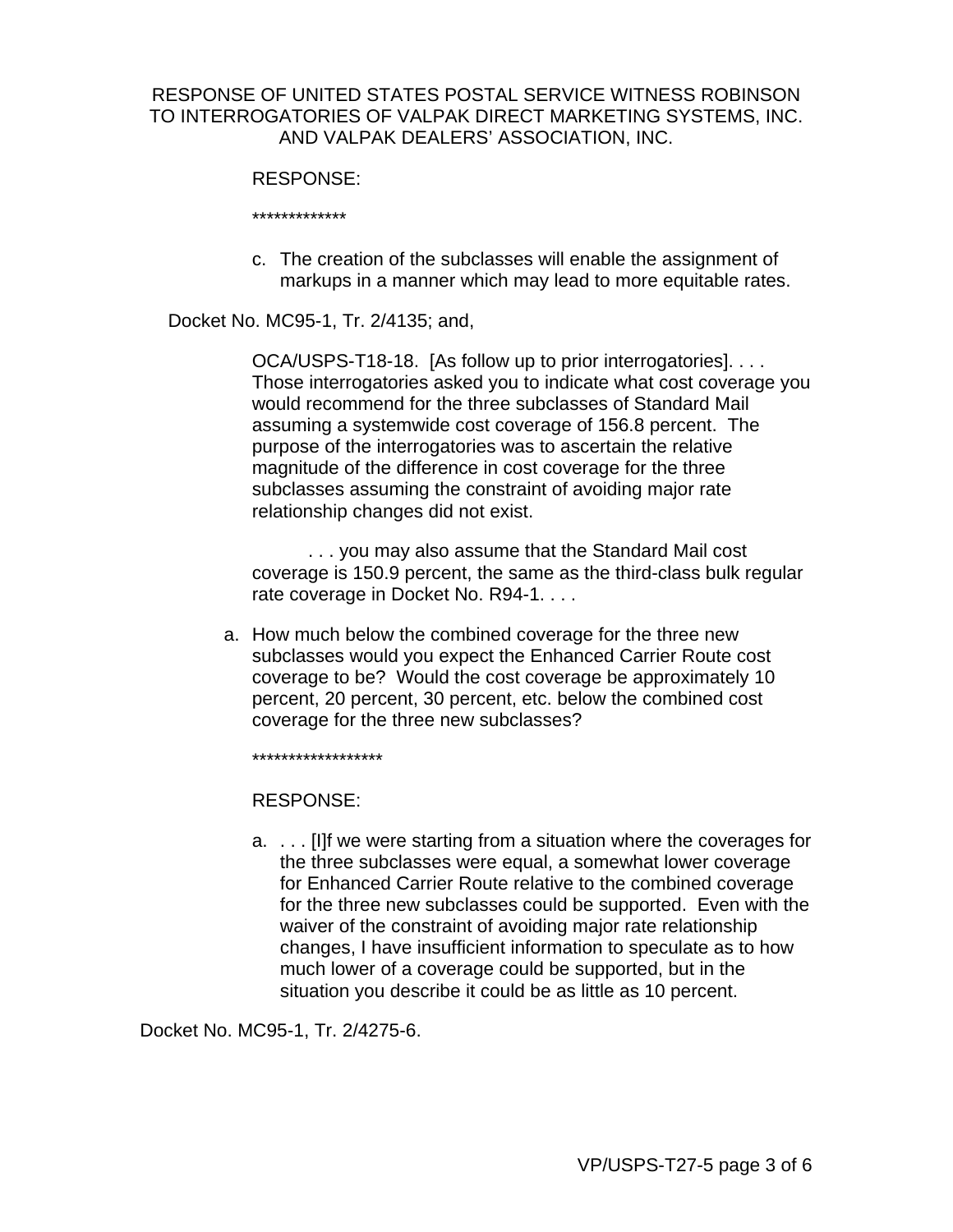a. The Postal Service did not characterize the Commission's Docket No. MC95-1, recommended cost coverage of 218.1 percent as "very high." In that docket, witness Moeller discussed the pricing criteria with respect to the proposed Enhanced Carrier Route subclass. In his testimony witness Moeller concluded that: "The criteria which point to a relatively low cost coverage are outweighed by the desire to avoid major rate relationship changes." Docket No. MC95-1, USPS-T-18 at 8. In the Postal Service's request, the proposed Enhanced Carrier Route subclass cost coverage was 212 percent.

Postal Service proposals (and Commission recommended decisions), propose rate levels and cost coverages based on the application of the pricing criteria of the Postal Reorganization Act. This process involves a balancing of many conflicting considerations to arrive at a proposed cost coverage. Simply because a cost coverage is "high" in relative terms, does not necessarily mean that it is inappropriate, given all of the factors that must be considered. In fact, in each case that you cite, the Postal Service witness reached the conclusion that, while the ECR cost coverage could be characterized as "very high" relative to the cost coverages of other subclasses, that cost coverage was appropriate and consistent with the requirements of the Postal Reorganization Act. In these dockets, the Commission has reached similar conclusions recommending cost coverages that were not substantially dissimilar to the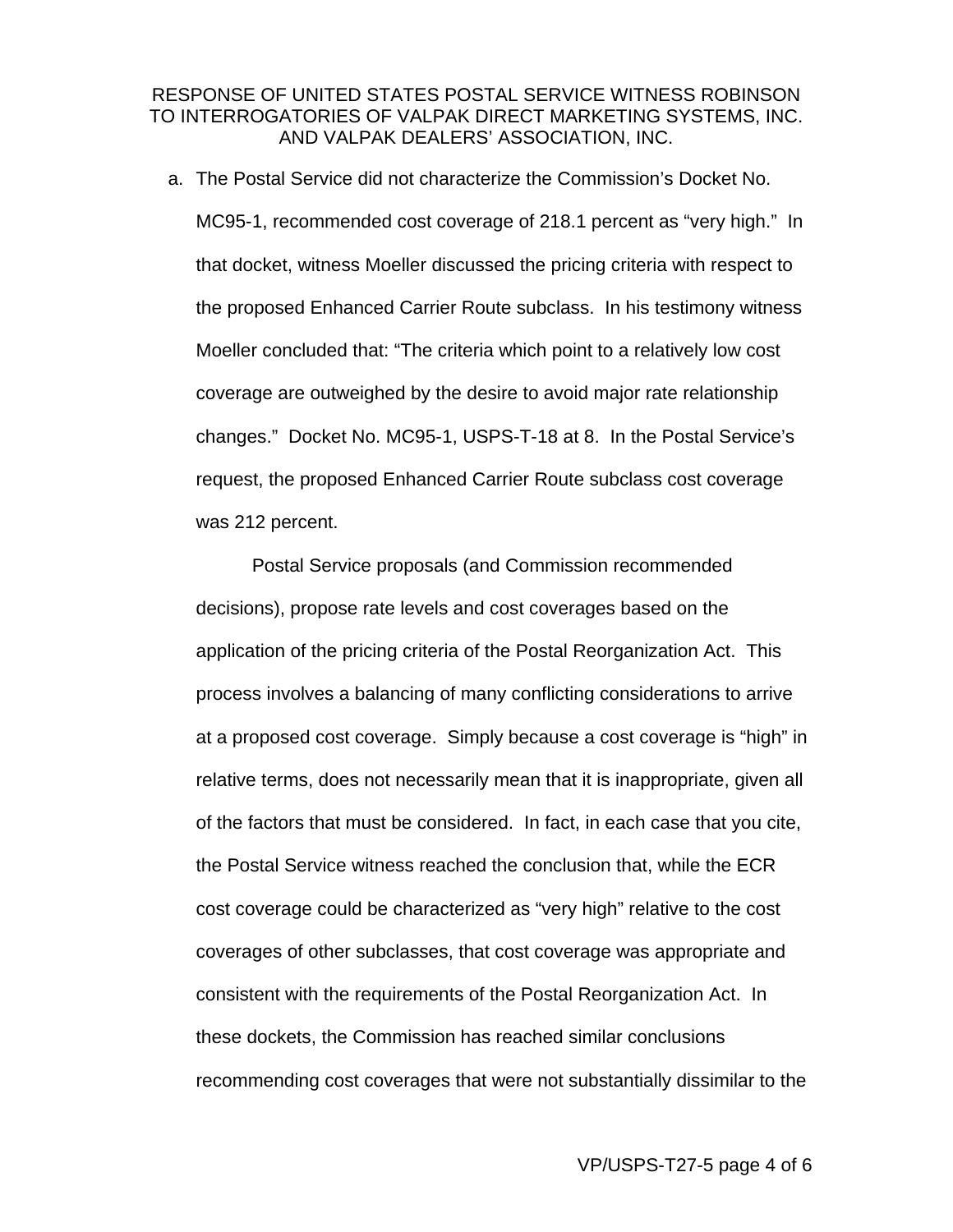Postal Services proposals, once costing methodology differences are considered.

- b. No. The Enhanced Carrier Route subclass provides options for customers mailing geographically targeted advertising that are not available in the Standard Regular subclass. By creating a separate ECR subclass, market and demand differences were recognized not only in the rate structure, but also to a greater extent in the classification structure. While subclass level cost coverages are not fully independent due to the breakeven constraint, subclass status provides opportunities for re-evaluating coverages and rates with fewer constraints than may otherwise exist if ECR has not been created as a separate subclass.
- c. For any fiscal year, the cost coverage for ECR can be computed, and this cost coverage will change depending on the mail mix and operational results for that year. One obvious, but not desirable, way to reduce the cost coverage for ECR is for the Postal Service to become less efficient in handling this mail. Another way to reduce calculated cost coverages would be to change the underlying costing methodology. However, neither of these changes in cost coverage would affect the actual rates that customers pay – and could occur even if, as has been the case since 2002, ECR rates declined in real terms (did not change in nominal terms).

Within the context of an omnibus case, the evaluation of cost coverage for ECR should and is based on the application of the pricing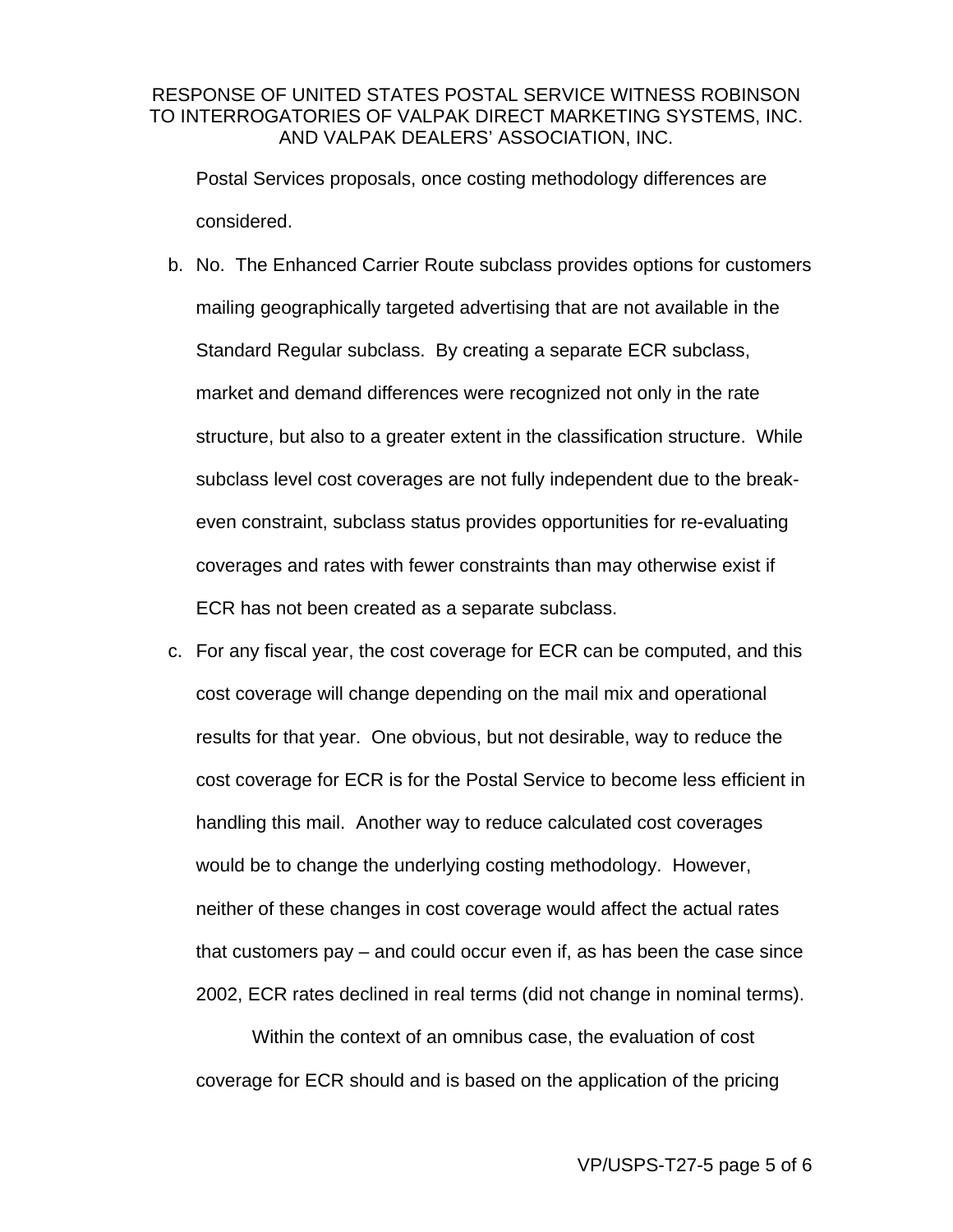criteria. In this case, and in prior dockets, while noting relatively high cost coverages for ECR and for other categories of mail, the Postal Service has determined that these cost coverages and the associated rates can and are supported by a reasoned application of the pricing criteria.

- d. Not confirmed. The Postal Service has proposed the across-the-board increase as the most appropriate way to incorporate the Congressionallymandated escrow requirement into rates in a circumstance where the Postal Service would not otherwise have filed a rate request and rates would not otherwise be changed. In addition, if, as your questions seem to suggest, the rate proposal favored ECR and a smaller rate increase was proposed, then that revenue must be recovered from some other class of mail. ECR contribution will increase by approximately \$205 million dollars between the test-year-before rates and the test-year-afterrates. As compared to the rates that are proposed by the Postal Service, eliminating the incremental contribution from ECR would roughly equate to an additional increase of approximately one-cent in the First-Class Mail additional ounce rates; an additional 9 percent increase in Periodicals revenue; over a 3.7 percent increase in Standard Mail Regular after-rates contribution; or, a need to find additional contribution equal to 80 of the Parcel Post after-rates contribution.
- e. To my knowledge, this possibility has not been considered.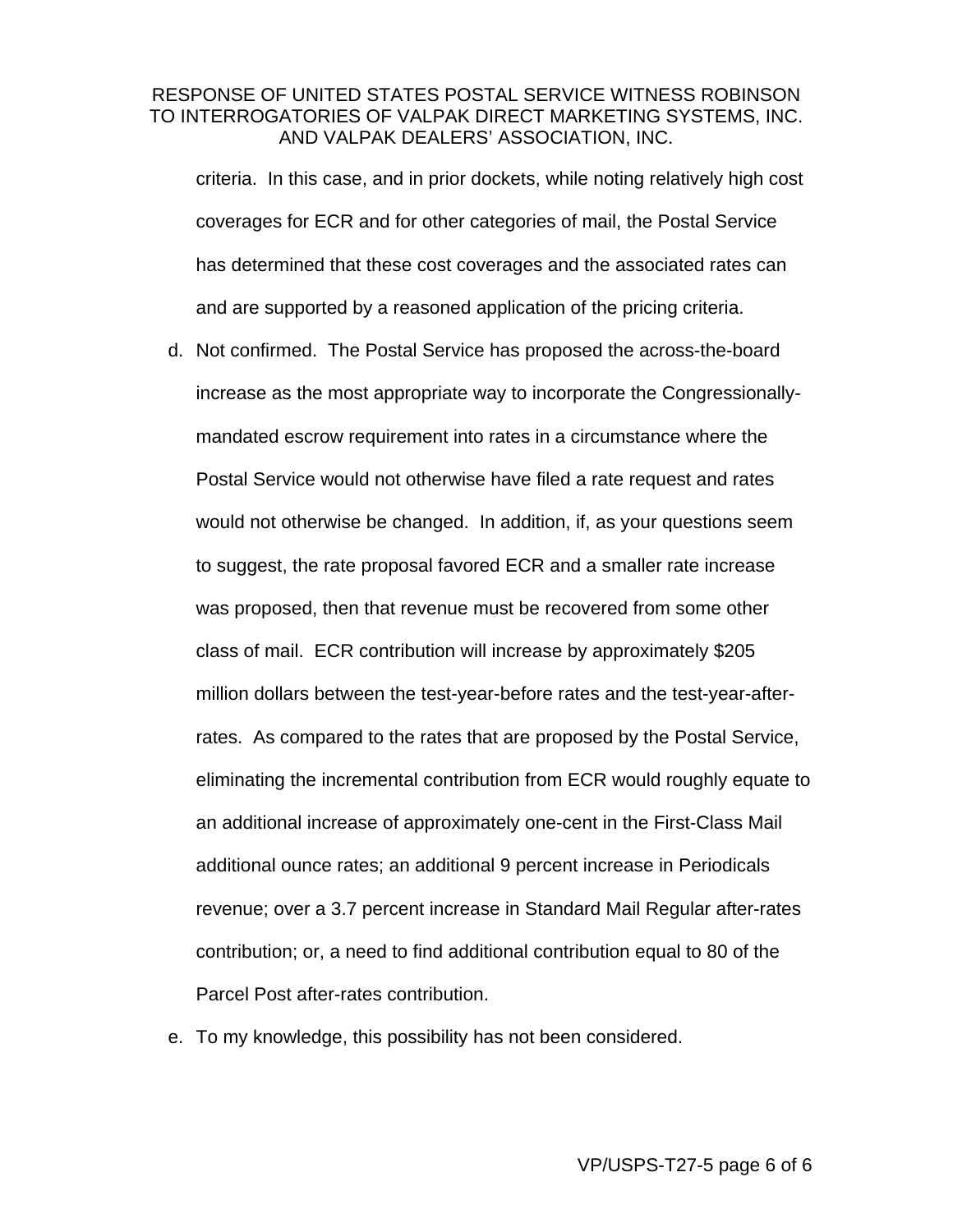### **VP/USPS-T27-6.**

Please consider the proposed cost coverage for ECR Standard Mail.

- a. Please identify, by page and line references, the specific places in your testimony where you discuss the proposed cost coverage for ECR mail.
- b. Please clarify whether your assessment of the proposed ECR cost coverage focused on the suitability of its absolute level (in view of the section 3622(b) factors) or on the proximity to the cost coverage recommended in Docket No. R2001-1, the latter of which seems to be suggested by your discussion of markup indexes beginning on line 7 of page 23 of your testimony, USPS-T-27.
- c. USPS-LR-K-114 shows the proposed markup index for ECR to be 1.622 (under Commission costing) and the corresponding markup index of Docket No.R2001-1 to be 1.560.
	- (i) Please explain whether the increase from 1.560 to 1.622 is one of the comparisons you had in mind when you said on line 1 of page 24 of your testimony that "most of the relative relationships resulting from the prior docket are maintained."
	- (ii) Please state whether it would be your proposal that the index level of 1.622 should become part of the "cumulative evaluation of the ratemaking criteria and the relative weightings of each" to which you refer beginning on line 11 of page 23 of your testimony.
		- (a) If you believe it should become part of the "cumulative evaluation," please explain how it is fair to ECR mailers for all of their future rates to receive a step increase based on what you refer to in other places as a unique circumstance in this case.
		- (b) If you do not believe it should become part of the "cumulative evaluation," please explain how its effect should be removed.
- d. Please refer to Exhibit USPS-27D in your testimony, showing a rate increase for ECR mail of 5.5 percent and for ECR Nonprofit mail of 6.0 percent, and to witness Taufique's testimony, USPS-T-28, page 11, lines 17-18, proposing rate increases for the same categories of 5.6 percent and 5.9 percent. Please explain which of these figures is correct, or present the correct figures.
- e. In evaluating the effects of the proposed cost coverage of ECR on mailers, please explain the consideration you gave to the apparent fact that, under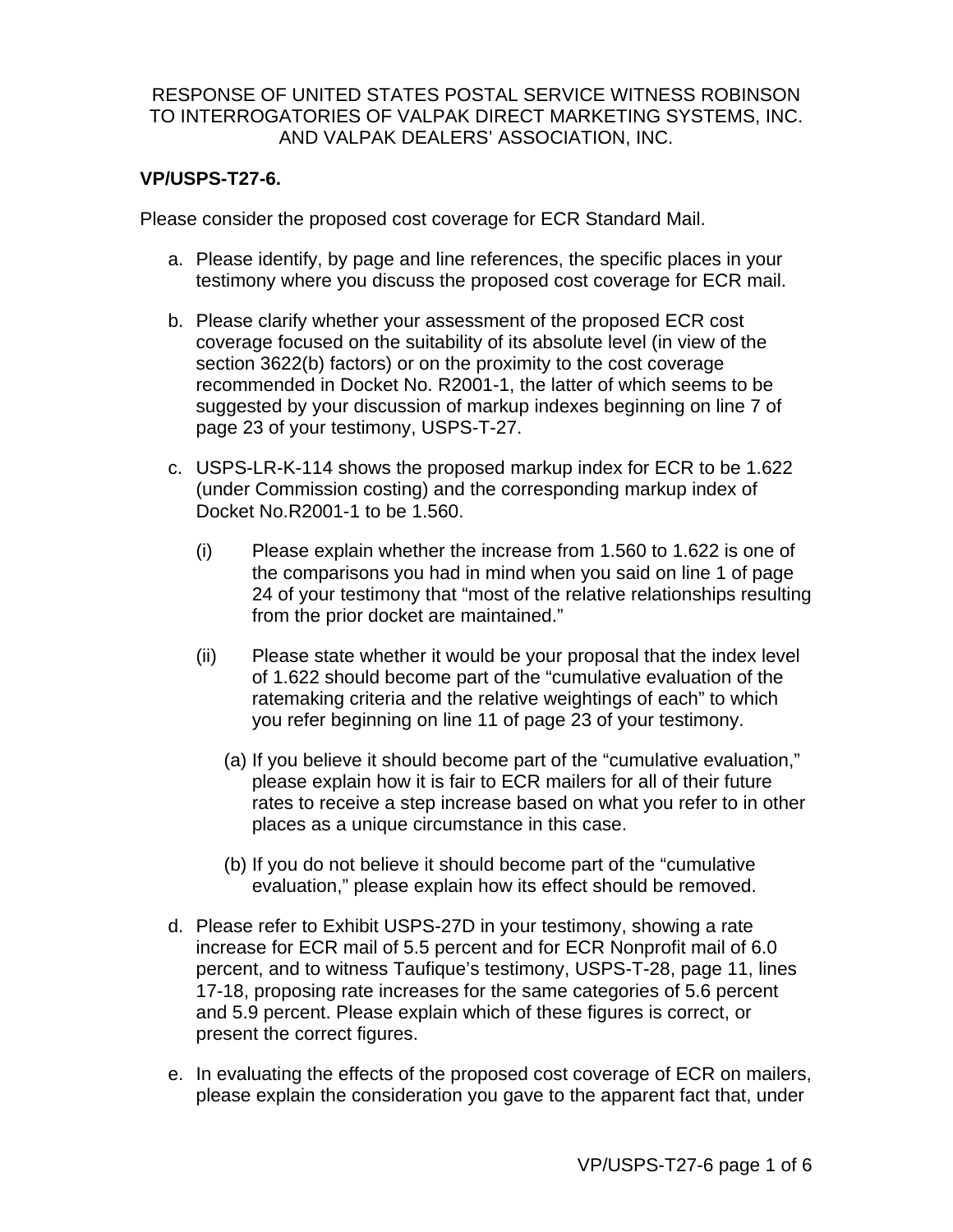your proposal, Nonprofit ECR mailers are to receive a larger increase than commercial ECR mailers.

- f. Suppose Public Law 106-384 were interpreted to require that Nonprofit ECR mailers must receive a rate increase of 13 percent, as referred to by witness Taufique (USPS-T-28) on pages 11–12 of his testimony.
	- (i) Please explain whether you would regard an increase of 13 percent for the preferred category of Nonprofit ECR to be fair and equitable and to be acceptable under the unique circumstances of this case.
	- (ii) If you would not regard the 13-percent increase to be acceptable, please explain what steps you would recommend to reduce that effect.
	- (iii) If reducing the effect on Nonprofit ECR mailers were seen to be a desirable goal, please explain why reducing the cost coverage on ECR mail would not be an acceptable way to accomplish that goal, especially in view of the fact that the cost coverage of ECR is extremely high and that the proposal is to increase its markup index, as discussed in part c of this question.

### **RESPONSE:**

- a. My testimony discusses why I believe that the across-the-board approach used in this case results in rate levels that are consistent with the pricing criteria of the Postal Reorganization Act. While I do not discuss the application of the pricing criteria to Enhanced Carrier Route Standard Mail explicitly, I believe that the resulting cost coverage for ECR (as well as the coverages for all other subclasses and special services) are consistent with the requirements of the Postal Reorganization Act.
- b. My assessment of the proposed ECR cost coverage (as well as the cost coverages of the other subclasses and special services) focused on the absolute level of the cost coverage, the change in cost coverage from those recommended in Docket No. R2001-1, as well as the other statutory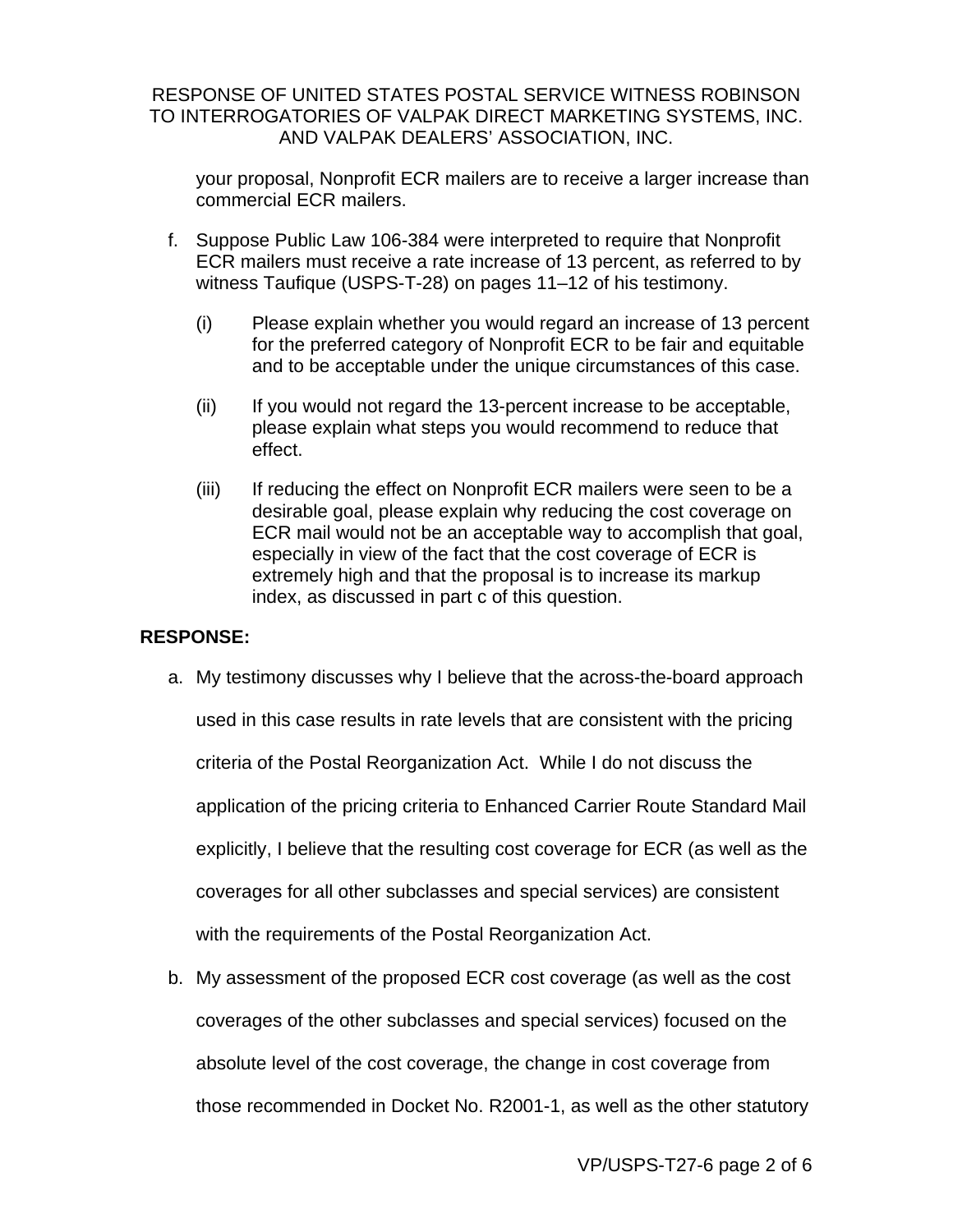considerations of the Postal Reorganization Act. The use of markup indices provides one indication of changes in relative cost coverages but does not, in and of itsself, necessarily indicate that a cost coverage for a specific subclass is too high or too low. The relative markup index for a subclass could, for example, change when the underlying cost coverage for that class does not change due to shifts in the application of the pricing criteria to other subclasses of mail.

c.

- (i) Yes. Generally, those subclasses of mail which had high markup indices in Docket No. R2001-1 have high markup indexes under the Postal Service's current proposal.
- (ii) The cumulative evaluation of the rate-making criteria and the relative weightings of these criteria have resulted in the rate structure that exists today. If the Postal Service's proposal in this docket were recommended by the Commission and approved by the Governors and implemented by the Board of Governors, the across-the-board treatment of the escrow requirement would be incorporated in the resulting rates.
	- (a) While the rates at any time reflect the cumulative evaluation to that point of the rate making criteria and the relative weightings of the criteria in prior Commission recommended decisions, the Commission may choose to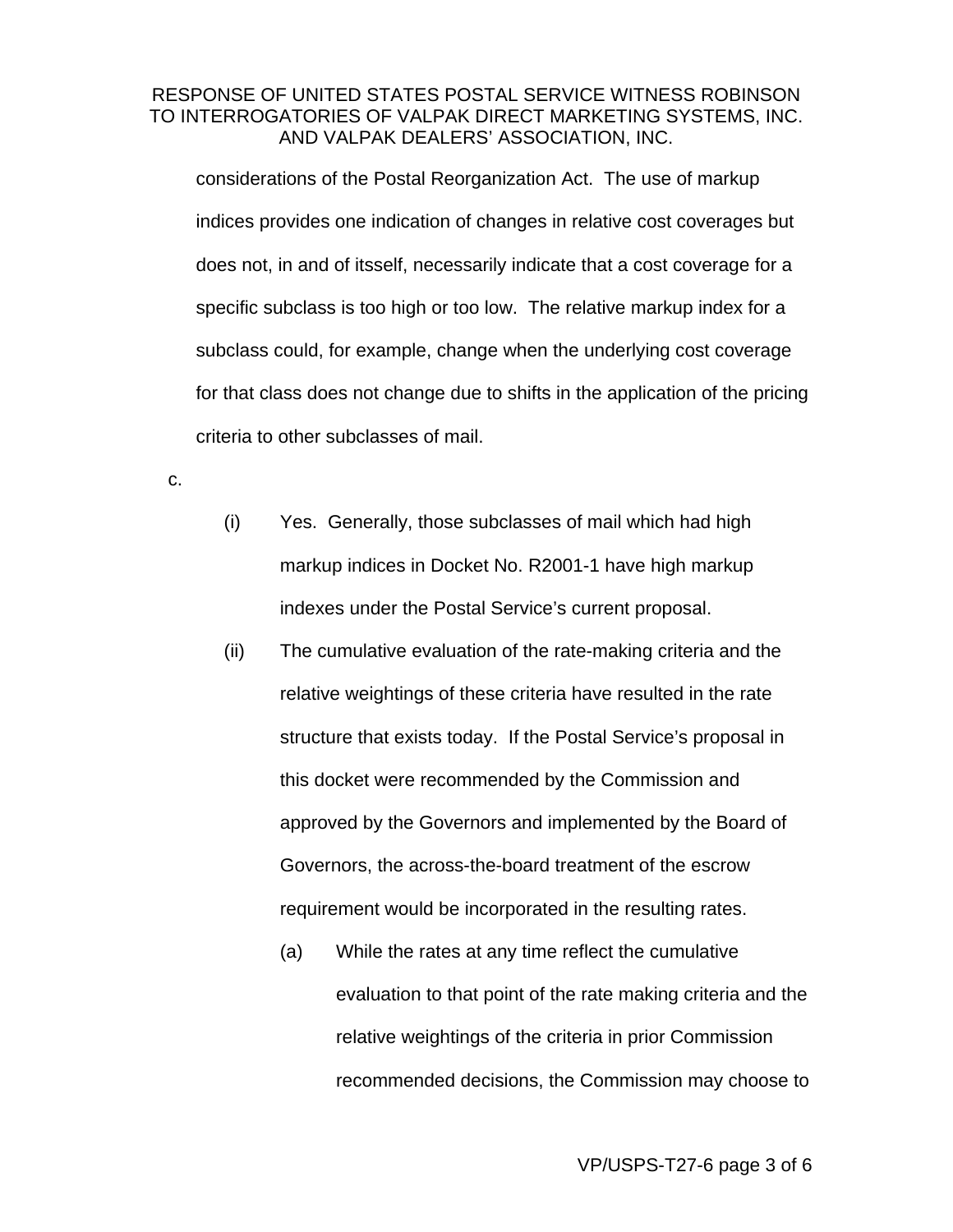change these weightings if it considers this to be appropriate. As I have previously indicated, the Commission's markup index suggests that it does reassess and respond to new circumstances as appropriate. Given the circumstances underlying this case, the Postal Service has determined that it would not otherwise change rates and fees and is doing so solely to recover the escrow requirement. My testimony provides the rationale and recommendations that the Postal Service believes are appropriate for addressing these new circumstances..

- (b) See (a)
- d. The two sets of numbers reflect different methods of calculating a change in rates. I have calculated percent changes keeping volume and mail mix constant, this more accurately shows the actual changes in rates that would be paid as a result of the Postal Service's proposal. Witness Taufique informs me that the percent changes calculated in his testimony reflect changes between the test-year-before-rates and the test-year-afterrates allowing the volume and mail mix to change.
- e. In preparing my testimony I was aware that the proposed rate increase for Nonprofit ECR customers is higher that the proposed rate increase for commercial ECR customers. It is my understanding that the proposed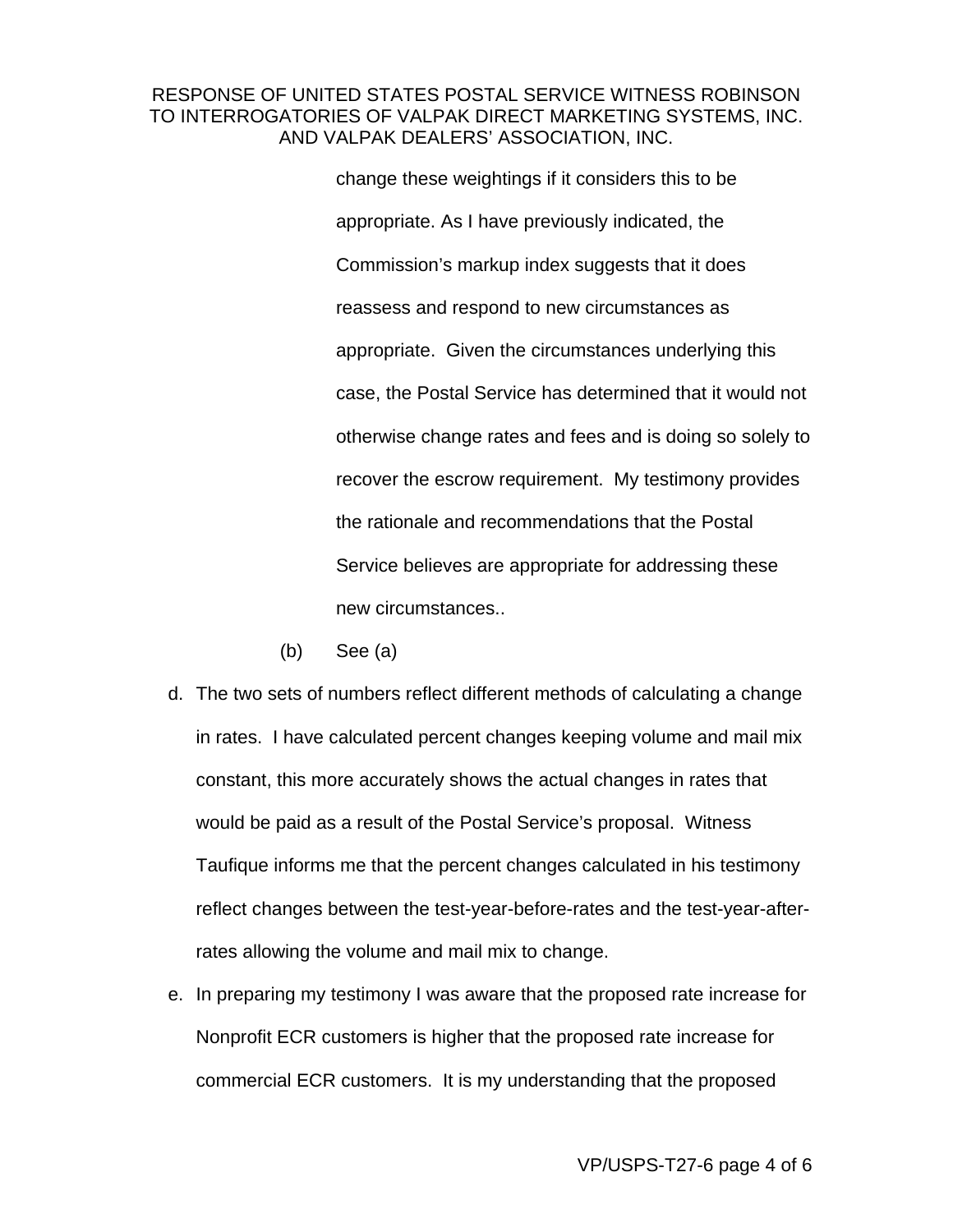rates for both ECR and NECR were developed by applying the same 5.4% increase to each rate element. The difference in the final percentage rate increase between ECR and NECR can be explained by the need to apply the customary one-tenth of a cent rounding constraints and the need to make several minor adjustments to the preliminary rates to preserve the uniform sizes of workshare discounts and the residual shape surcharge across presort levels and Standard Mail subclasses.

- f. The provisions of section 3626 establish requirements affecting the relationship between the rates for the nonprofit and commercial Enhanced Carrier Route subclasses. These provisions were established to ensure preferential rate treatment for nonprofit subclasses as compared to their commercial counterparts. These requirements are imposed on the results of the rate design for nonprofit subclasses and their commercial counterparts.
	- $(i)$  If the statute required a 13 percent increase in NECR rates, the Postal Service would have proposed rates that met this requirement. Meeting this assumed requirement would be similar to the case of Registered Mail where the statutory requirements led to a 70 percent proposed fee increase. In this case, the Postal Service determined that the proposed 6 percent increase was fair and equitable and was consistent with the requirement that the NECR average revenue per piece be nearly as practicable equal to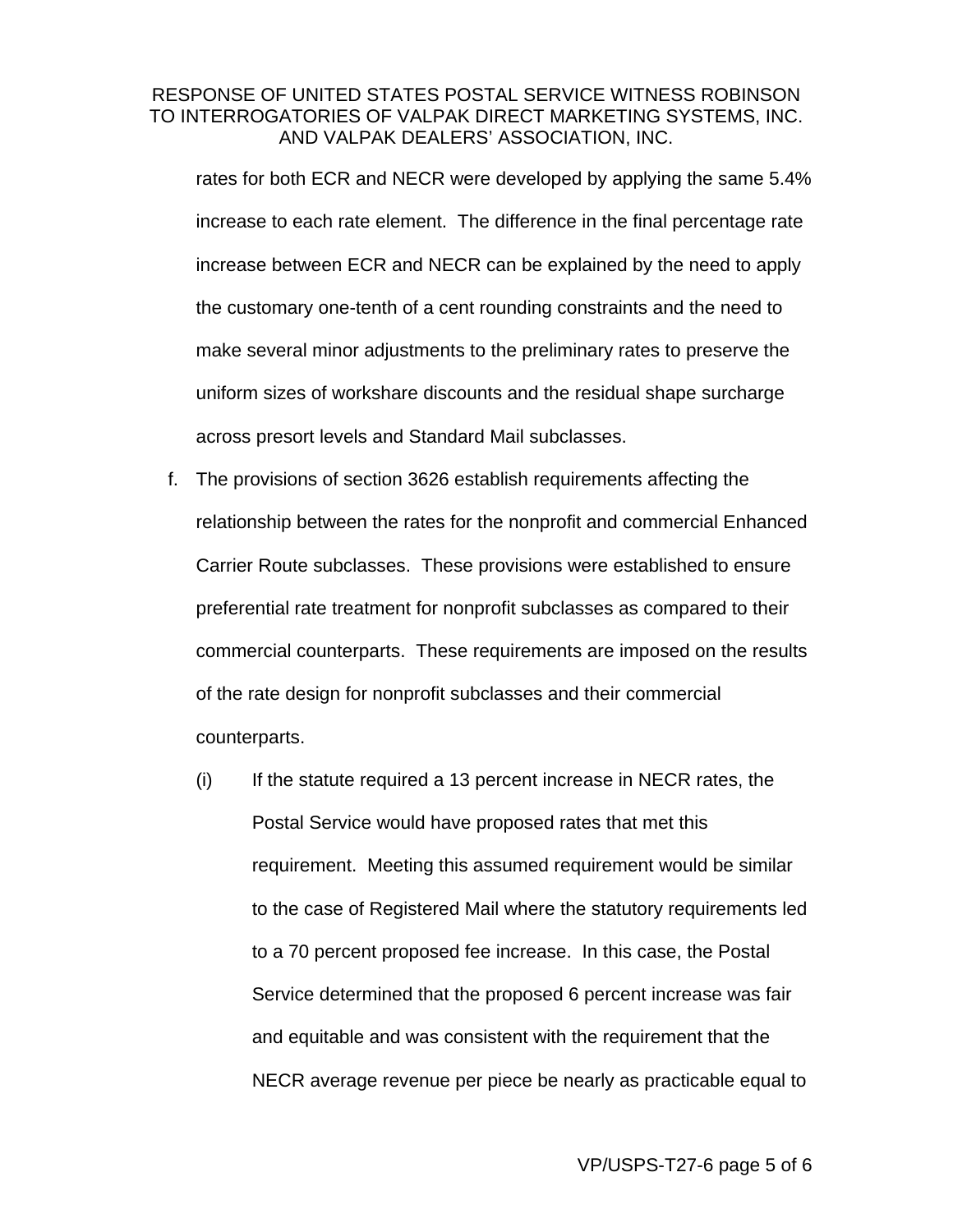60 percent of the average revenue per piece for ECR. See USPS-T-28 at 11-12.

- (ii) See response to part (i). In evaluating the cost coverages and the rates resulting from the application of the across-the-board increase, it was determined that the current proposal met the requirements of the Act.
- (iii) It may be possible that some alternative rate design could reduce the overall cost coverage of the combined ECR and NECR subclasses, reduce ECR rates as compared to the current proposal, and result in the average revenue for NECR being exactly equal to 60 percent of the average revenue per piece for ECR. However, granting ECR preferential treatment – a lower rate increase – would effectively penalize non ECR subclasses through a higher percentage rate increase. Given the lack of association of the escrow requirement with the provision of postal services, I do not believe that it would be fair and equitable to exempt any subclass – either partially or totally – from an equal share in this Congressionally-mandated burden.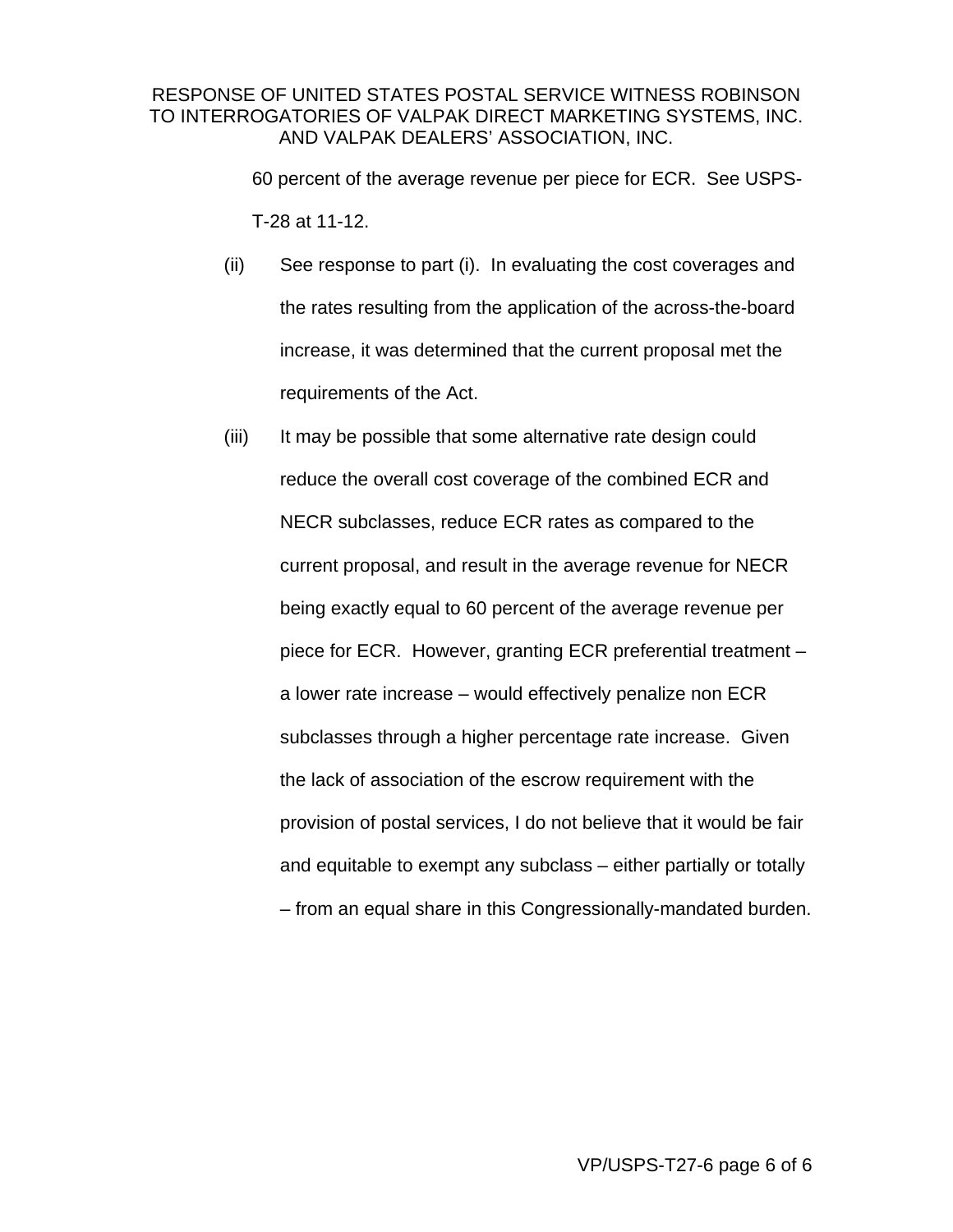### **VP/USPS-T27-7.**

Please refer to the following statements from the Opinion and Recommended Decision in Docket No. MC95-1.

Quantitative and qualitative evidence in the record does support a finding that there are **market differences** between carrier route and noncarrier route Standard Mail. The Commission recommends the creation of an Enhanced Carrier Route subclass to reflect this. [p. I-7, ¶ 1017, emphasis added.]

The Commission adheres to the view that the classes should only be subdivided when a valid reason to do so exists, such as to allow better application of the statutory ratemaking criteria. [p. III-8, ¶ 3019.]

**Large differences in own-price elasticitie**s are clearly important evidence supporting separate treatment under § 3622(b)(2). [p. III-45, ¶ 3120, emphasis added.]

The Commission is satisfied that the proposed Enhanced Carrier Route subclass has **distinct demand characteristics** which indicate differences in value to senders. [p. III-46, ¶ 3121, emphasis added.]

The Commission concludes, based on this record, that the only benefit of disaggregating subclasses further would be the ability **to reflect differences in demand** or other non-cost factors of the Act in separate markups." [p. IV-115, ¶ 4253, emphasis added.]

Fourth, the **own-price elasticities and other demand characteristics** of carrier route and noncarrier route mailers are sufficiently different so that separate rates and discounts for carrier route and noncarrier route mail should improve the equity and economic efficiency of the postal rate structure. [p. V-189, ¶5460, emphasis added.]

Please refer also to the following statement from the Opinion and Recommended Decision in Docket No. R77-1:

If presorted first-class constitutes a 'class of mail' or 'type of service' for purposes of [§ 3622(b)], it follows that the rate adopted must be based on an **independent application of the § 3622(b) factors**. [Op. & Rec. Dec., Docket No. R77-1 at 241, fn. 1,7, emphasis added.]

In addition, please note that the own-price elasticity of quantity demanded of ECR is estimated by witness Thress to be -1.093 (42 percent more elastic than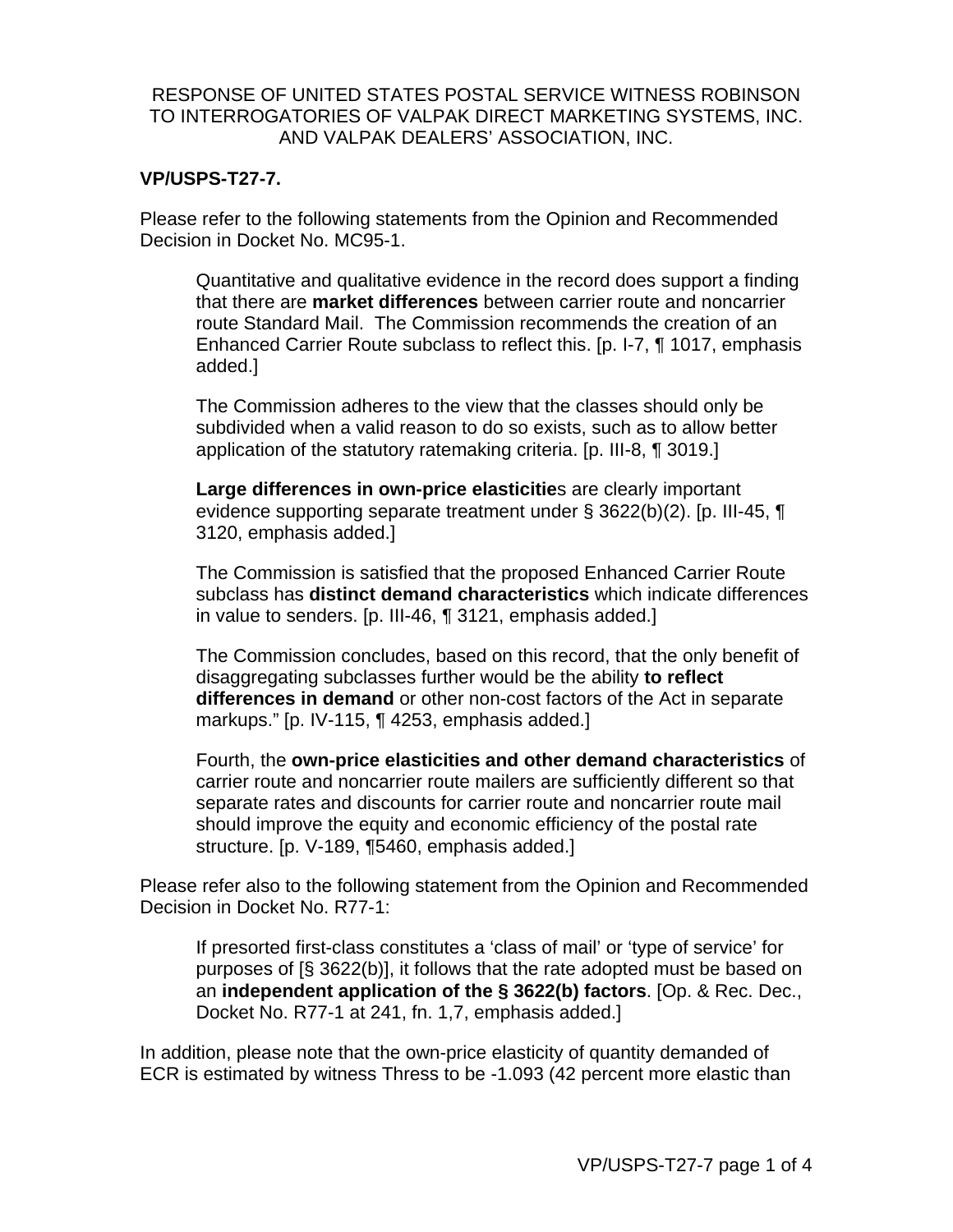the corresponding estimate of -0.770 in Docket No. R2001-1, see USPS-T-8, p. 50). In the instant docket, see USPS-T-7, Table 1, p. 9.

- a. Please state whether, in your opinion, the current rate relationships, which the across-the-board proposal would perpetuate, adequately and acceptably recognize the "market differences" between ECR and Standard Regular mail, the "[l]arge differences in own-price elasticities" between these two subclasses, and the "distinct demand characteristics" of ECR mail, all emphasized by the Commission as items of importance in its decision to recommend the ECR subclass.
- b. If the answer to preceding part a is affirmative or in part affirmative, please explain in detail how (i) the market differences, elasticity differences, and demand differences between ECR and Standard Regular mail are recognized in the existing rates and unit contributions to institutional costs, and (ii) how these factors are recognized in the proposal in this docket for an across-the-board rate increase.
- c. Unless your answer to part a is an unqualified affirmation, please explain the time frame and the steps which should be taken to recognize adequately the market differences, elasticity differences, and demand differences between ECR and Standard Regular mail.
- d. If the answer to part a is less than an unqualified affirmation and the answer to part c is explicitly or implicitly that no steps should be taken in this case, please explain whether it is in effect the Postal Service's position that the unique circumstances of this case justify the perpetuation of relationships that do not properly recognize the market differences, elasticity differences, and demand differences between ECR and Standard Regular mail.
- e. If the Postal Service believes that some benefits from disaggregating have been realized since Docket No. MC95-1, please list separately (i) each benefit realized, and (ii) which subclass of mail has realized each benefit.

### **RESPONSE**

a-e The across-the-board rate proposal maintains the rate relationships

embodied in the current rates and these rate relationships recognize the

underlying cost and demand differences between ECR and Standard

Regular Mail. The Enhanced Carrier Route rates and rate design reflect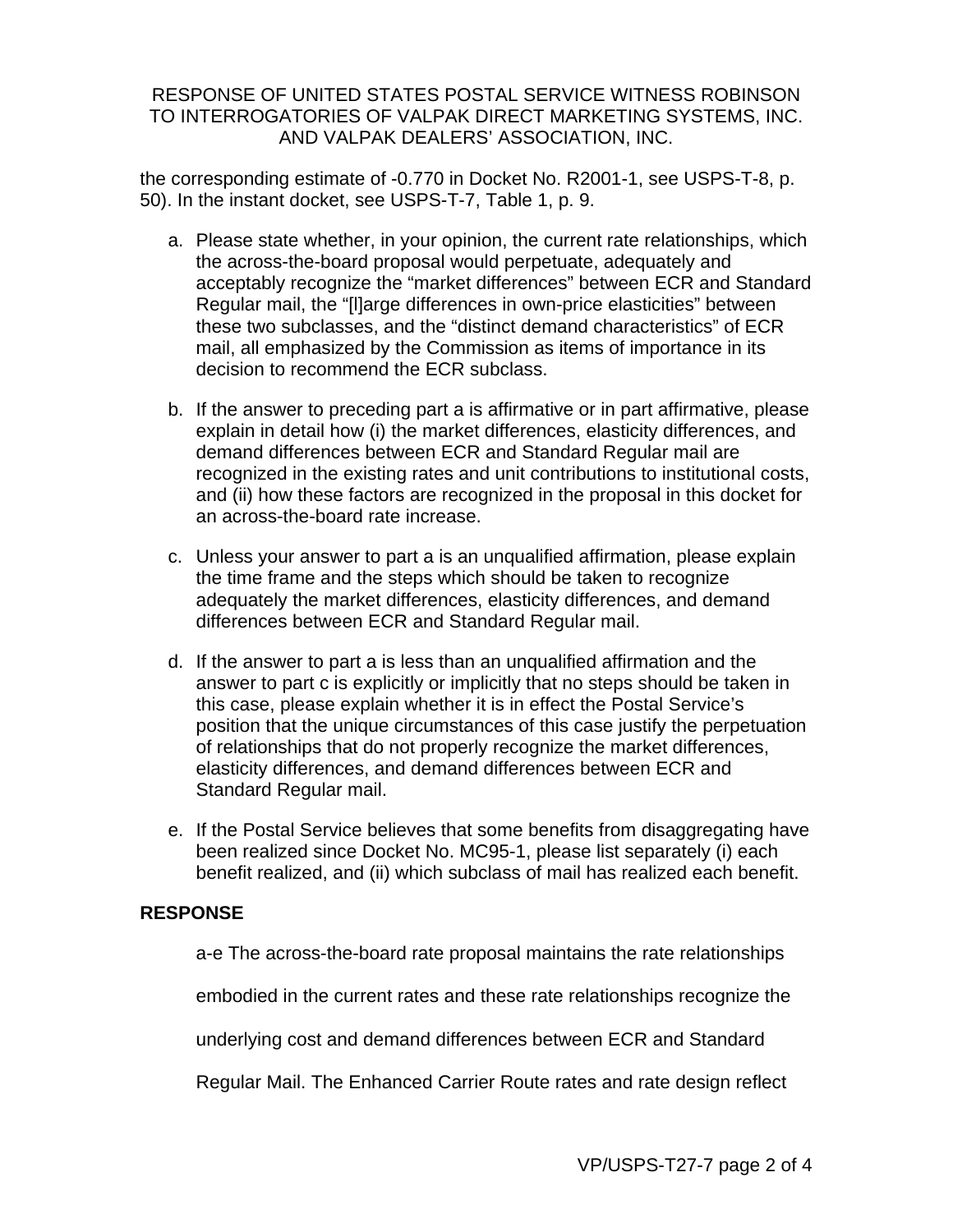market differences, elasticity differences and demand differences between ECR and Standard Regular by having rate structures which reflect the differences in the purposes for which these two subclasses are used. Advertising mailed using ECR rates is typically targeted customers who are more highly concentrated within specific geographic markets. Conversely, Standard Regular is typically used for advertising messages which are not as geographically targeted. This is reflected in the rate structure for ECR which offers rate options for high density and saturation advertising that are lower than those offered for Standard Mail Regular.

While the Postal Service has indicated in the past a desire to reduce the relative cost coverage for Enhanced Carrier Route over time, it does not intend to do this without fully considering the circumstances which surround each rate request. The process of adjusting ECR's relative cost coverage has been and will continue to be a gradual approach that will be influenced not only by measured costs, and cost coverages, but also rates, rate relationships and rate changes. This approach is consistent with the Postal Service's approach to rate design and rate levels for all classes of mail, not just ECR.

In this case, the Postal Service determined that projected revenues would be sufficient to meet its revenue requirement absent the escrow obligation. Consequently, the Postal Service would not have instituted a rate request if it were not for the escrow requirement. ECR rates would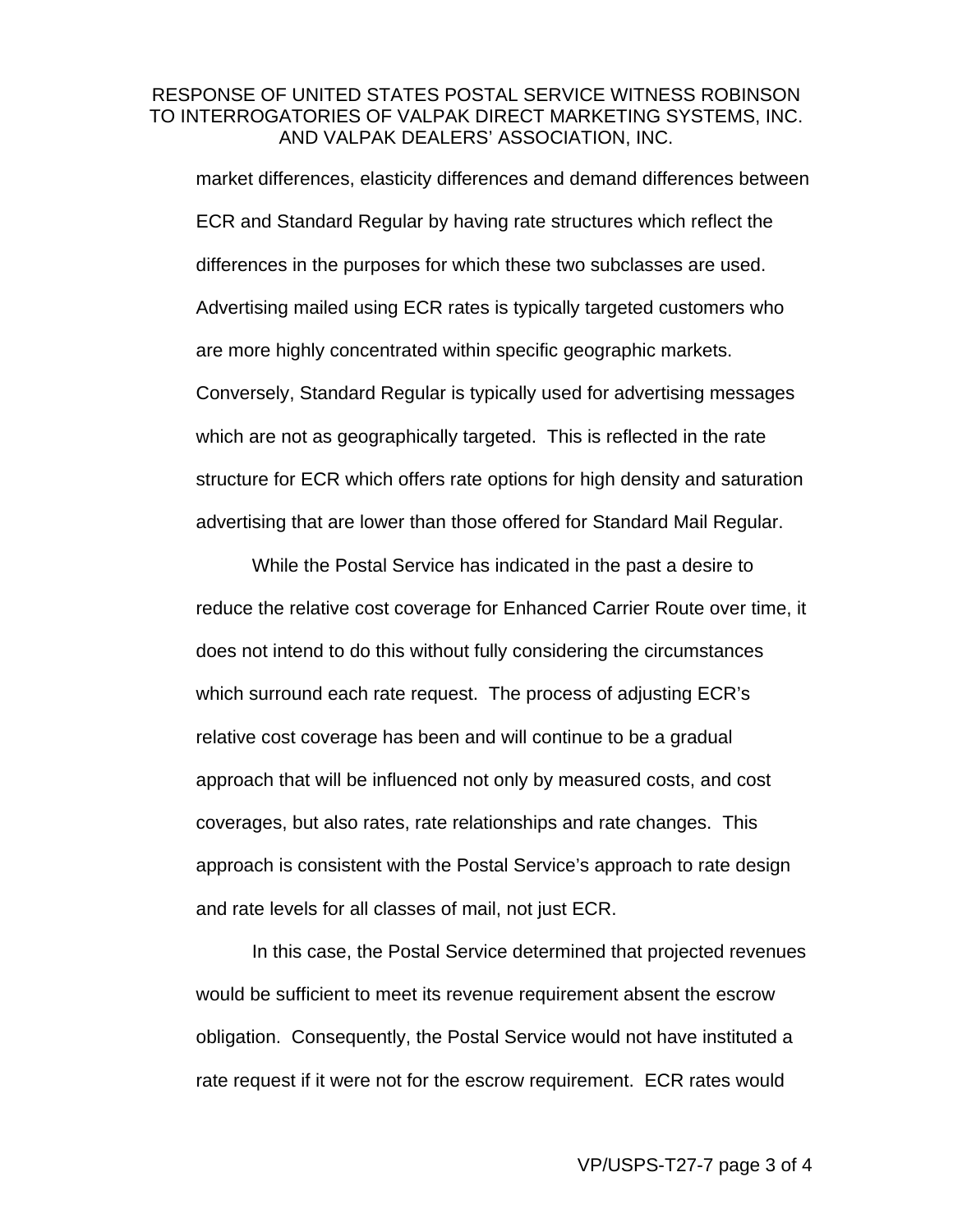not have changed relative to either Standard Regular rates or the rates of any other subclass. Facing this situation, I believe it would be inequitable to increase, say, Standard Regular or First-Class Mail rates disproportionately solely because the escrow requirement has been imposed. Effectively, the non-ECR subclasses would bear more of the burden of the escrow requirement.

The existing rate structure embodies the balancing of the nine pricing criteria since reorganization. This balancing has included the creation of the ECR subclass following Docket No. MC95-1 and the establishment of rates to address the needs of a specific segment of Standard Mail. While some additional adjustments may become necessary, this is not the time to undertake adjustments to rate relationships or rate designs. The potential for Congressional action removing the escrow requirement must be considered. The proposed across-the-board rate increase permits the Commission to separate the escrow obligation from other issues in rate design that would not otherwise be raised by the Postal Service.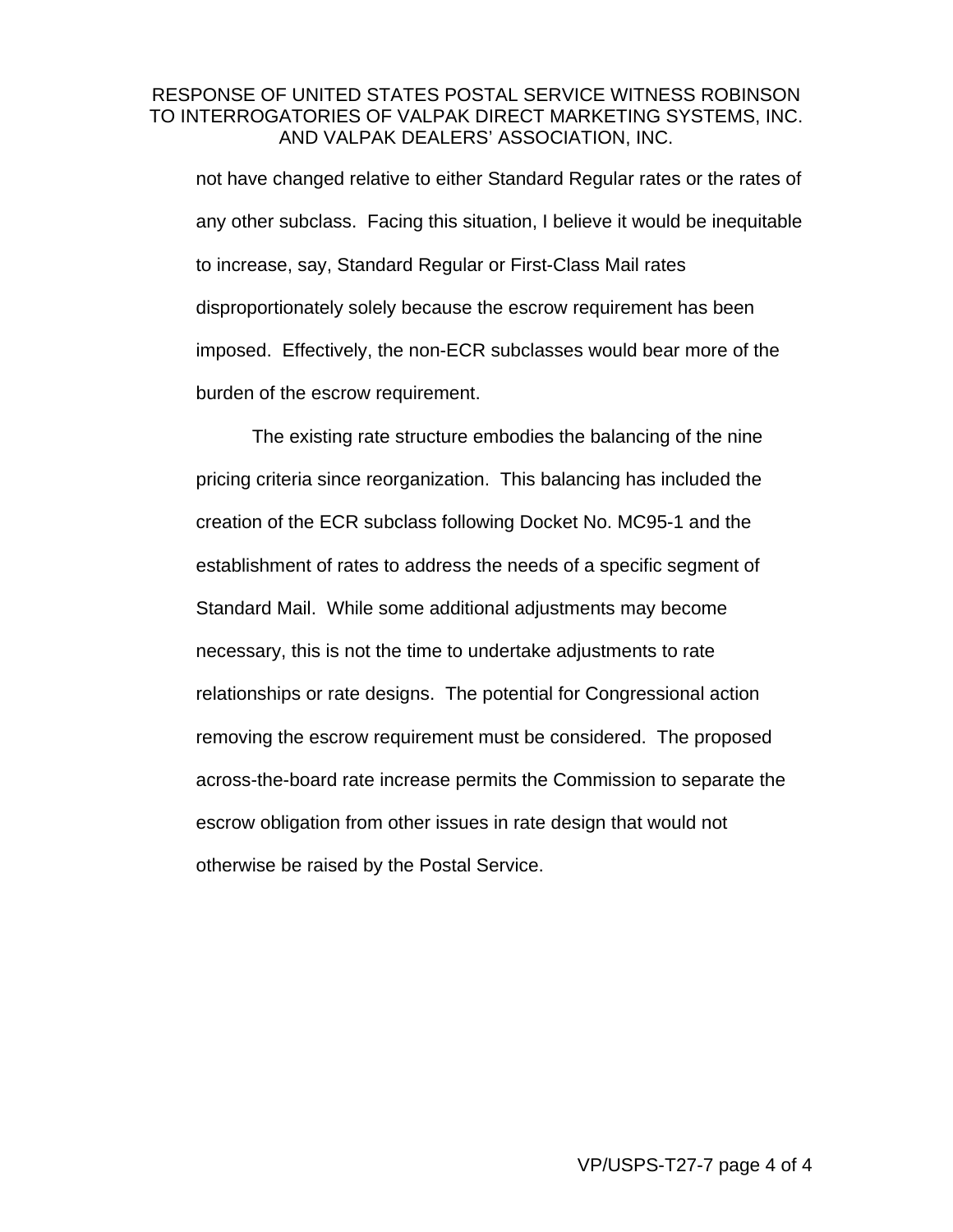### **VP/USPS-T27-8.**

On page 4 of your testimony, USPS-T-27, you refer to section 3622(b) of the Postal Reorganization Act, which requires attention to, among other things, section 3622(b)(3), which is:

the requirement that each class of mail or type of mail service bear the direct and indirect postal costs attributed to that class or type plus that portion of all other costs of the Postal Service reasonably assignable to such class or type....

On page 16 of your testimony you discuss this requirement as "specifying that each class of mail must at least bear the direct and indirect postal costs attributed to that class." In the rest of the associated subsection of your testimony, you discuss incremental costs and the costs for Registered Mail. See subsection "C. Cost," beginning on page 16 and ending on page 17.

- a. Please confirm that you believe a statement that each subclass must at least bear its attributable costs is essentially the same as, and captures virtually the full meaning of, a statement (in the law) that each subclass must bear the "direct and indirect postal costs attributed to that [sub]class or type plus that portion of all other costs of the Postal Service reasonably assignable to such [sub]class or type." If you do not confirm, please explain what you see as the differences between the two statements.
- b. Please discuss whether it is basically your position that the requirement of section 3622(b)(3) can be met by setting rates in neglect of attributable costs and then checking ex post to see if those rates "at least" cover their associated attributable costs. If this is not your position, please clarify in step-by-step fashion how you believe the cost recognition of this section should be carried out.
- c. Please consider the simple restatement that section 3622(b)(3) requires that the rates for a subclass recognize the costs of the subclass and then be based on those costs.
	- (i) Is it your position that there is essentially no difference between this restatement and your statement that the rates for a subclass must "at least" cover the costs of the subclass? Please explain any answer that is not an unqualified affirmative, and how you see the two statements to be substantially different.
	- (ii) The term "cost-based" rates can be used to refer to rates which are based upon the costs of the mail in question being known and acknowledged, with a markup over such costs (in line with a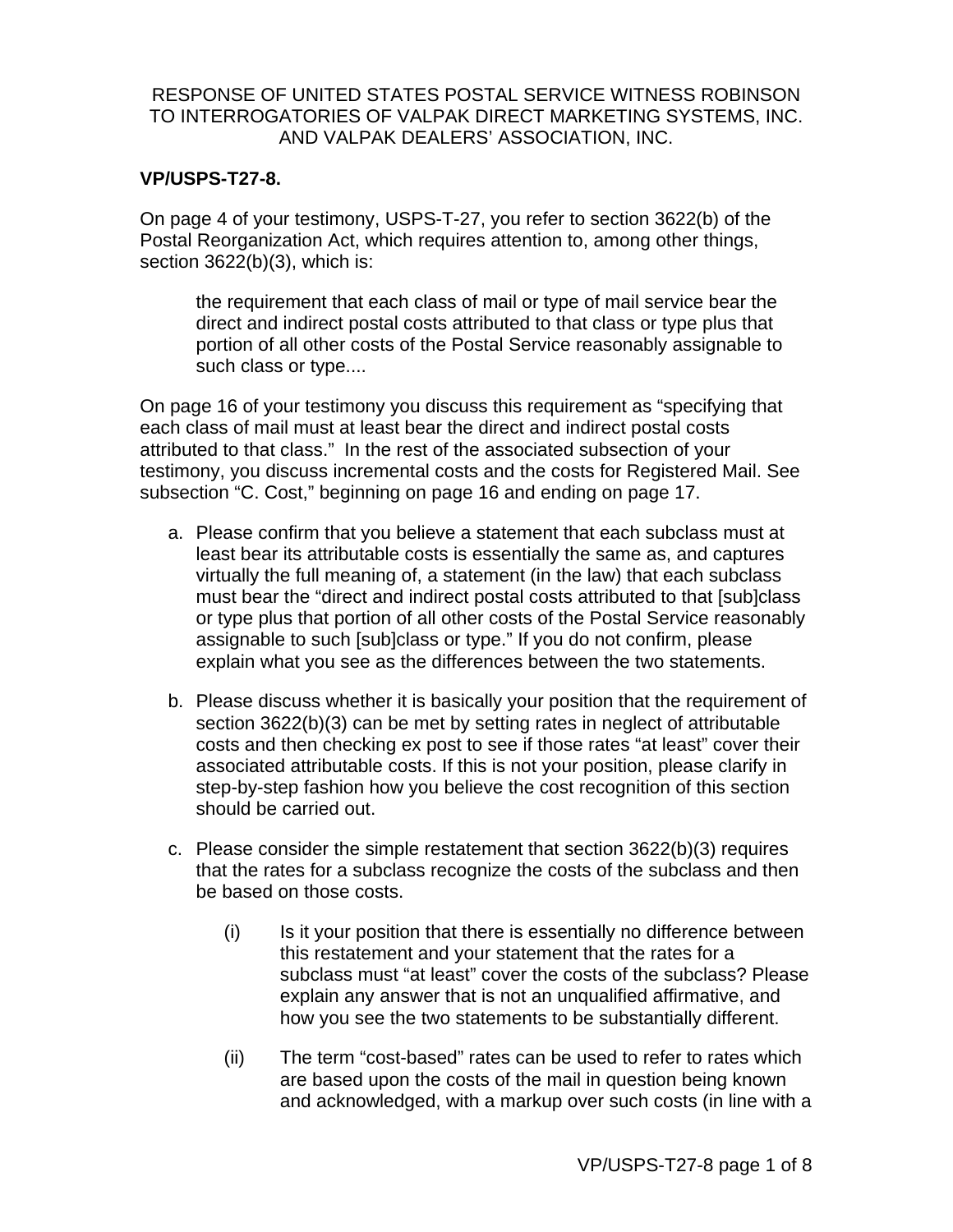rational, defensible decision as to what the markup should be) to arrive at the rates. Do you agree with this definition? If you do not, please explain any disagreement and provide your own definition of "cost-based" rates.

- (iii) In general, is it your position that when the Postal Service recognizes current costs in appropriate ways it can meet mailer needs more efficiently and effectively? Please explain any disagreement. Also, please explain any terms in your answer that you believe will not be appropriately understood.
- d. Please suppose the following: (1) rates are set in the instant case in an across the- board approach in neglect of current costs, with an after-thefact check to see if the costs are covered in a degree that seems within bounds (as you appear to do in your discussion surrounding "Table 3" on pages 22 through 24 of your testimony); (2) the rates in the rate case immediately following this case are set by looking directly at then-current costs and deciding on an appropriate markup (as the Commission normally does); (3) the next rate case also makes some product redesign changes (along the lines that currently are known to be under consideration); and (4) cost estimates change from Docket No. R2001-1 to this docket to the next docket (as the Postal Service's costs normally do, especially when there are changes in technology and other improvements in the system).
	- (i) Under these conditions, do you think it likely that mailers would see no changes in relative rates in this case and large changes in relative rates in the next case, due to the need to catch up from making no changes in this case? If you do not think this is likely, please explain all reasons why it is unlikely.
	- (ii) Please confirm that in recent years there has been discussion in postal circles and various newsletters about a desire by mailers for smaller, more frequent rate changes instead of larger and less frequent rate changes. If you do not confirm, please discuss the pros and cons of those two approaches to ratesetting.
	- (iii) If greater recognition of costs occurred in this case, along lines that you refer to as "traditional" on line 16 of page 20 of your testimony, do you believe that any rate adjustments viewed as needed in the next case could be smaller? Please explain any answer not in the affirmative.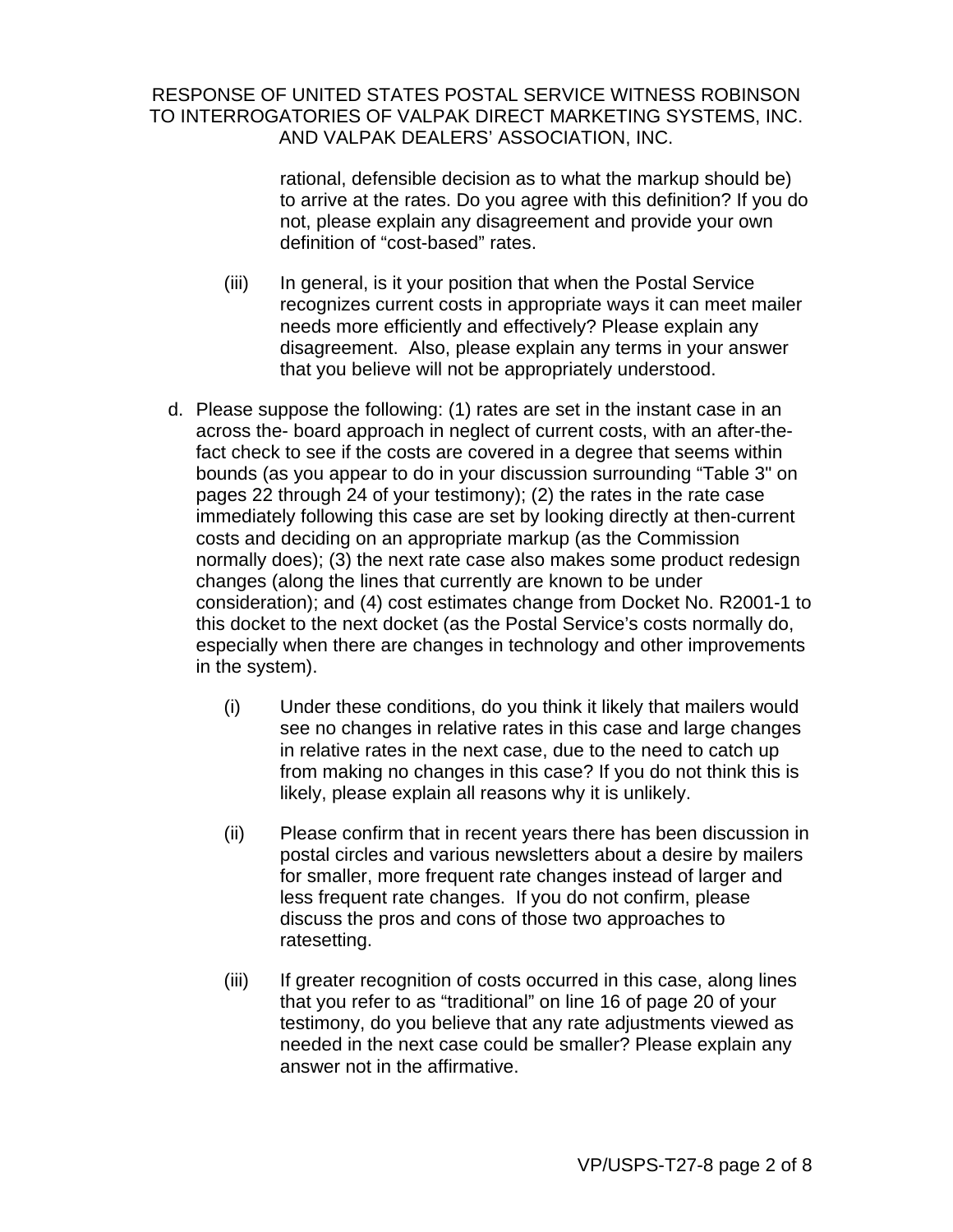- (iv) If large rate adjustments were found to be needed in the next case, but were tempered in recognition of the effects on mailers, do you agree that this would further prolong the time needed to reach desired rate positions, prolonging it until such time as the Postal Service makes a "determination that a rate request is necessary?" (USPS-T-27, p. 13, ll. 9-10.) Please discuss any disagreement.
- (v) Please provide your assessment of the possibility that in the rate case immediately following the instant case the Postal Service will be juggling the need for large rate adjustments to recognize then-current costs and the need for adjustments to implement product redesign changes, and that concern over the former will slow progress on the latter, leading to a less efficient Postal Service than would be possible if adjustments were made in this case to recognize current costs more fully.

### **RESPONSE:**

- a. Criterion 3 imposes an attributable cost floor in "the requirement that each class or type of mail service bear the direct and indirect postal costs attributable to that class or type." Criterion 3 also imposes a requirement that the total revenue from the Commission's recommended rates and fees be sufficient to recover "all other costs of the Postal Service." This second requirement is met through the assignment of institutional costs among the various subclasses and special services. PRC Op. Docket No. R2000-1 at 194-5. Confirmed that the inclusion of the phrase "at least" is intended to reflect the second part of the section 3622(b)(3) criterion addressing the assignment of institutional costs to the various subclasses.
- b. No, this is not my position. For each subclass and special service, the rates recommended by the Commission must cover attributable costs.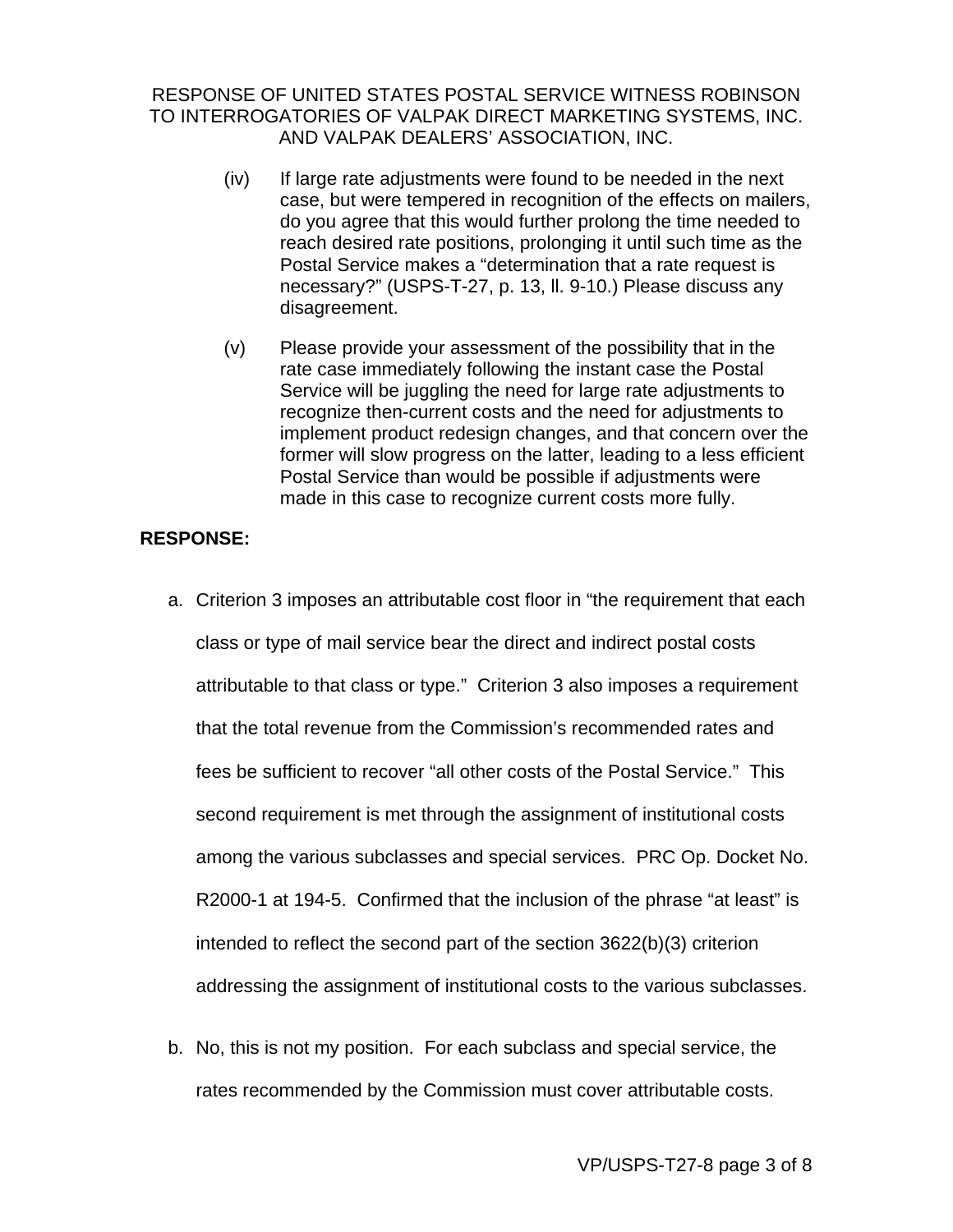This is a requirement placed on the outcome of the Commission's deliberations. Section 3622 does not impose an "ordering" on consideration of the nine pricing criteria requiring that criterion 3 be considered first, last, or in any other position relative to the consideration of the other eight criteria.

The assignment of institutional costs to the subclasses of mail and special services is accomplished through the application of the eight (noncost) criteria of section 3622(b). This process involves weighing potentially conflicting factors to reach a fair and equitable rate level proposal. This process is inherently judgmental and therefore cannot be described in a formulaic manner. The Act gives the Commission sufficient discretion to consider "public interest considerations" and to consider potential "tradeoffs designed to address these public interest issues." PRC Op., Docket No. R2001-1 at 46. The Postal Service's rate level proposal is based on witness Potter's judgment that the circumstances surrounding the escrow requirement and the need to recover the escrow through an increase in the Postal Service's revenue requirement were best met through an across-the-board increase in rates and fee. My testimony describes how this approach is consistent not only with the section 3622(b)(3) requirement that attributable costs are covered but also with the other eight pricing criteria.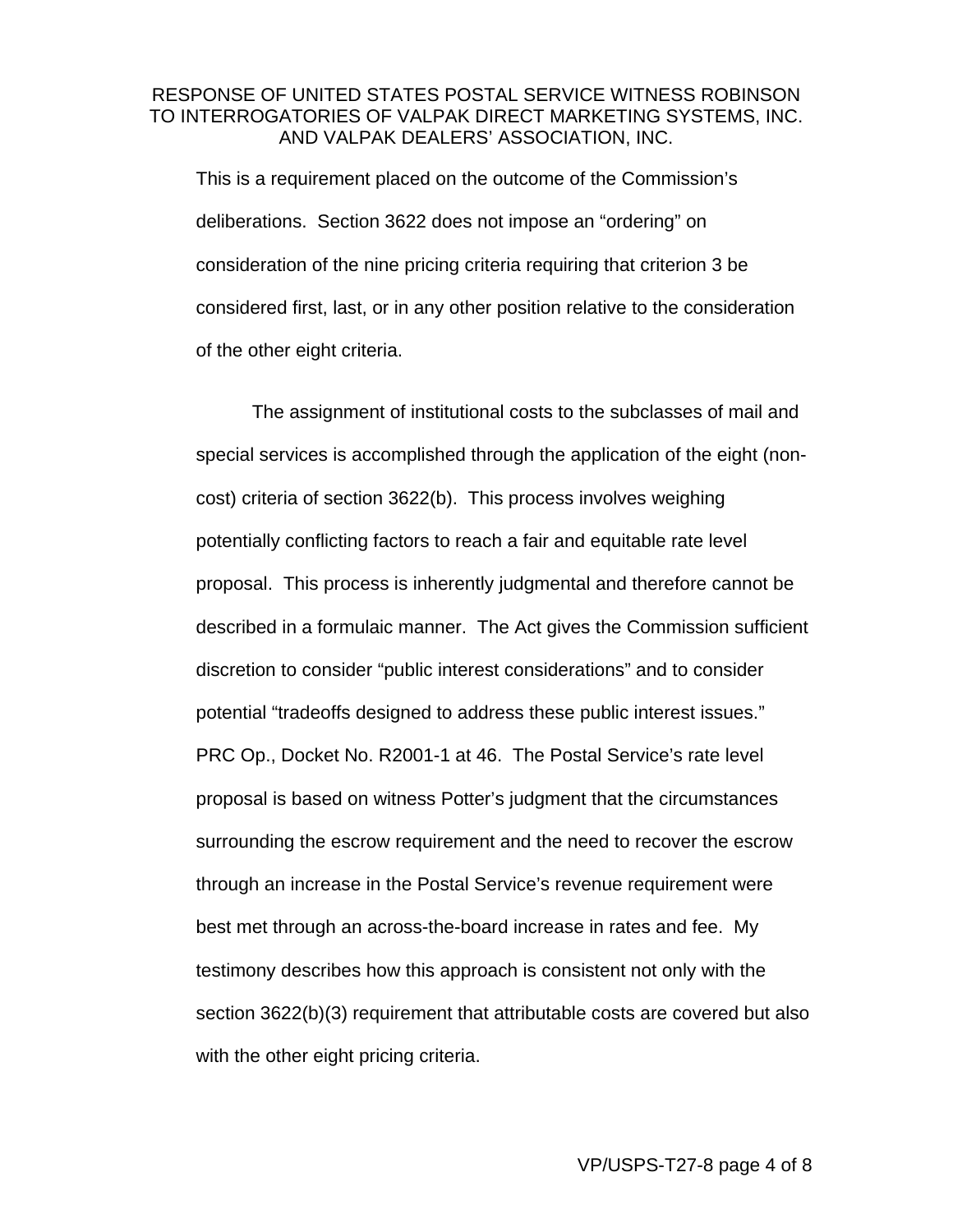- c.
- (i) No. Section 3622(b)(3) requires that the revenue resulting from each subclass be sufficient to cover the direct and indirect costs of that subclass. While there is a relationship between the requirement that revenue cover costs on a subclass basis, and the individual proposed rates, the pricing criteria – including criterion 3 – are applied at the subclass level not at the level of the individual rates.
- (ii) I would agree that the term "cost-based rates" could be used to refer to rates for any product which are based upon the costs of that product plus some markup over those costs. However, I would disagree with the implication that "cost-based rates" is a complete description of postal rates and fees developed under the pricing criteria of the Postal Reorganization Act.

Congress did not limit pricing considerations under the Postal Reorganization Act to the construction of "cost-based" rates. Individual pricing criterion, examined in isolation, could be used to argue that the Postal Reorganization requires not only "cost-based rates" (criterion 3); but, also, "value-based rates" (criterion 2), "rates based on operational requirements" (criterion 6); or "social policy-based rates" (criterion 8). While consideration of costs is important – and the Postal Service's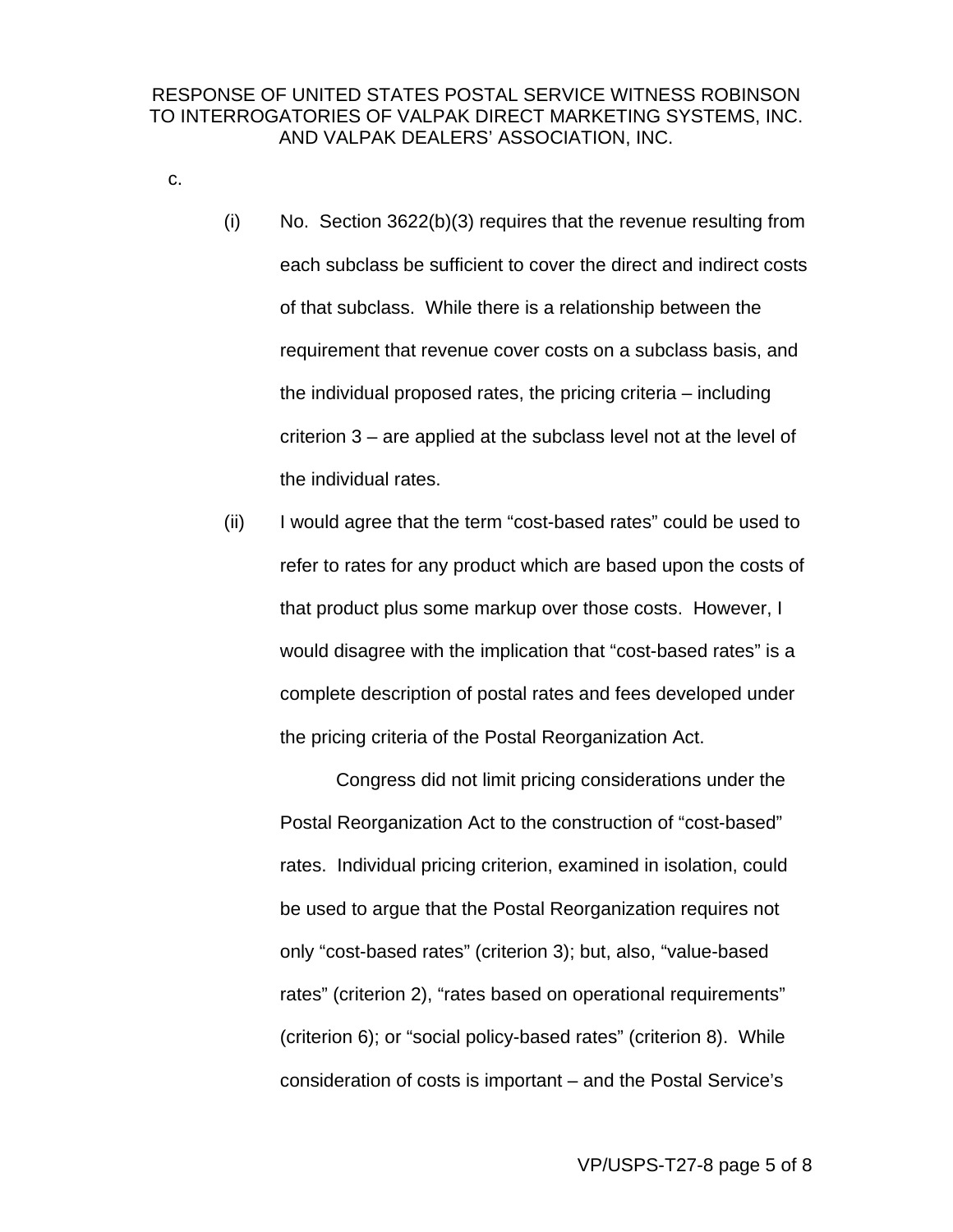proposal in this case meets the cost coverage requirements of criterion 3 – it is not the only criterion specified in the Act. The Postal Service in its proposal and the Commission in its recommendation must balance all nine pricing criteria to meet the objective of a rate structure that not only results in rate levels that cover costs at the subclass level but also meets the other objectives set out in the Postal Reorganization Act.

(iii) The Postal Service's goal in designing rates is to reflect the costs of providing mail services, to encourage specific customer behavior, and to offer customers alternatives that meet their needs in ways that are consistent with the pricing criteria of the Act. While efficiency in operations is a goal of the Postal Service, it is not the sole goal of rate design and may conflict with other statutory requirements. For example, the requirement that rates for Media Mail and Library Mail do not vary with distance may not be consistent with the full recognition of costs; however, it is required by the statute. Similarly, social policy considerations affecting preferred classes of mail may result in rates that are lower than those that would result from a purely efficiency-driven approach to rate design. Lastly, some rate elements such as nonmachinable surcharges are designed to compensate the Postal Service for a portion of the costs of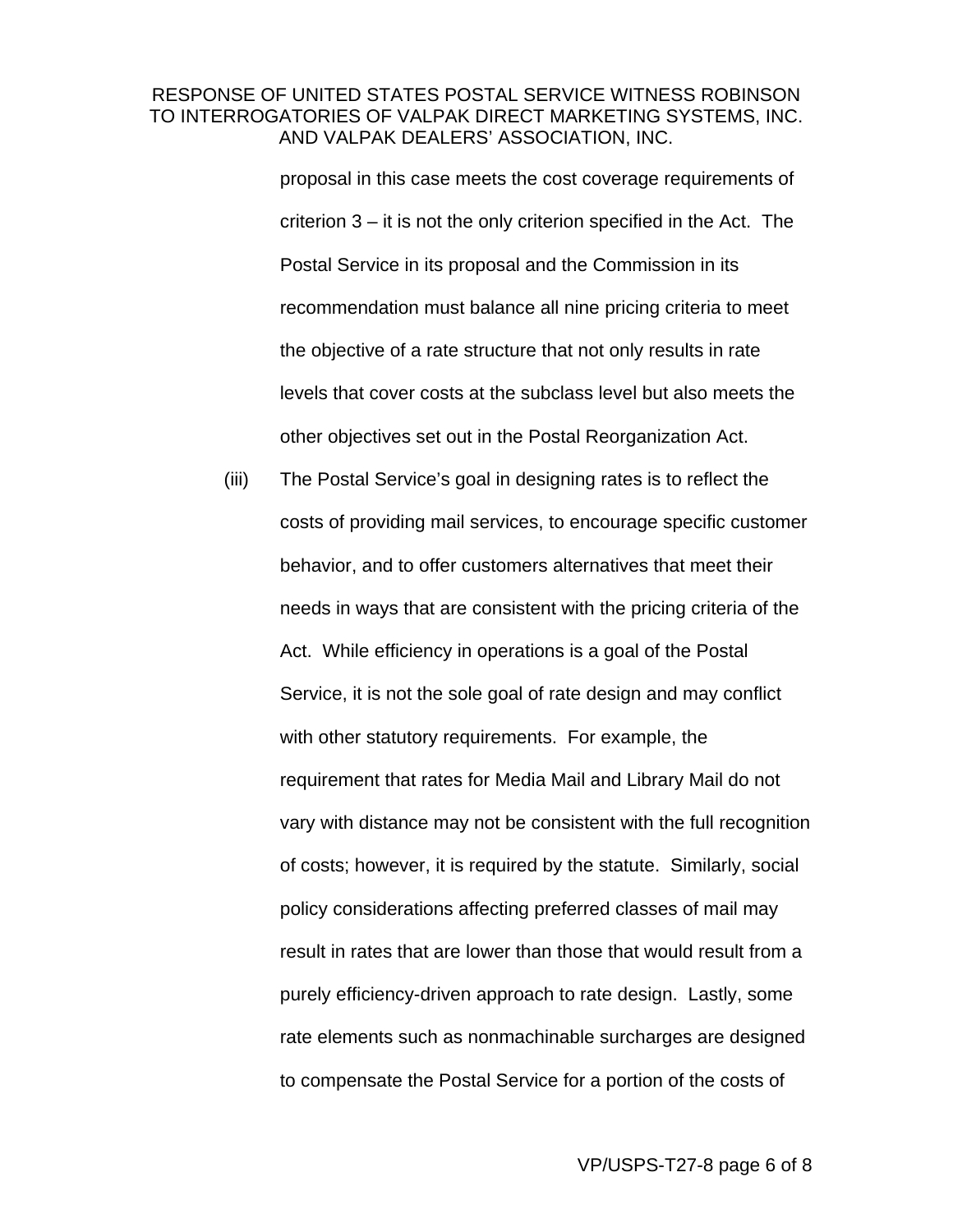handling less efficient mail. However, in some instances, the full cost differentials between machinable and nonmachinable mail have not yet been recognized due to consideration of other factors including the mitigation of the effect on customers.

- d. This question assumes a hypothetical regarding not only the outcome of this case but also the Postal Service's approach to pricing and classification in a subsequent case as well as an assumed pattern of cost changes between Docket No. R2001-1 and the next case following Docket No. R2005-1. I am not able to offer testimony regarding the Postal Service's proposals in any future rate case.
	- (i) I cannot predict what mailers will see when the Postal Service files its next omnibus rate request.
	- (ii) Confirmed. See, for example, the transcript of the "Rate Making Summit" May 28, 2002 and June 27, 2002; available on the PRC website.
	- (iii) To clarify, my testimony on page 20, lines 15-16 states:

As witness Taufique (USPS-T-28) explains, the across-theboard approach does not use the same approach to rate design that is traditionally employed.

USPS-T-27 at 20, lines 15-16.

Otherwise, I am not able to predict what the next omnibus rate request may contain or how it may be viewed.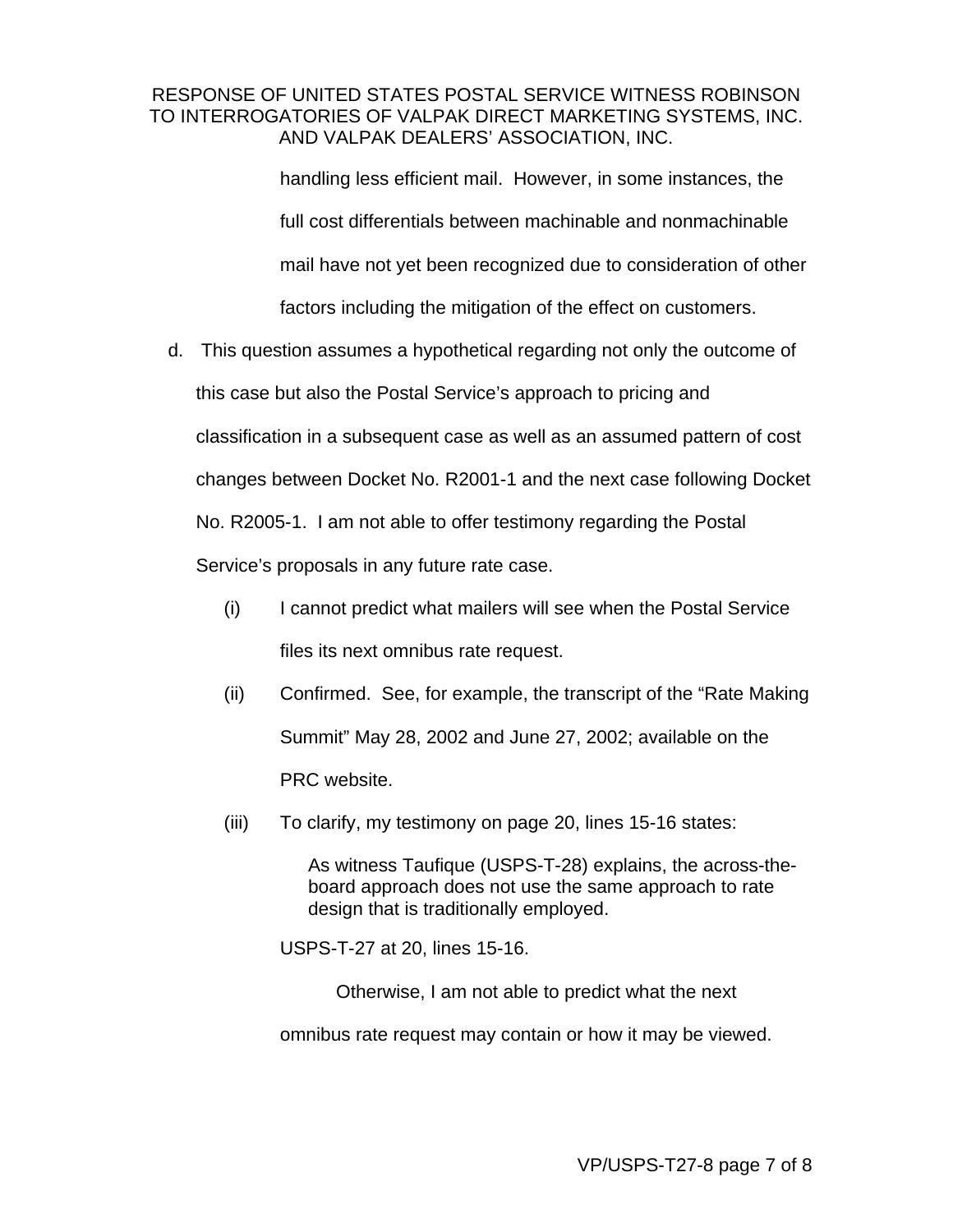- (iv) It is beyond the scope of my testimony to speculate about how some rate increases in the next omnibus rate case may be viewed in relation to any preconceived "desired rate positions."
- (v) I would expect, that in any subsequent rate proposal, as has been the case in the preparation of this proposal and previous proposals, that the Postal Service will need to balance (1) the need to meet a revenue requirement; (2) rate relationship and rate design considerations; (3) cost coverage issues; (4) operational requirements; and, (5) product design and classification issues. While certainly not easy, as was done in this case (and described in my testimony), this will be accomplished through the balancing of the pricing criteria in section 3622(b) as well as other relevant statutory provisions of the Postal Reorganization Act. See also the response to (iv).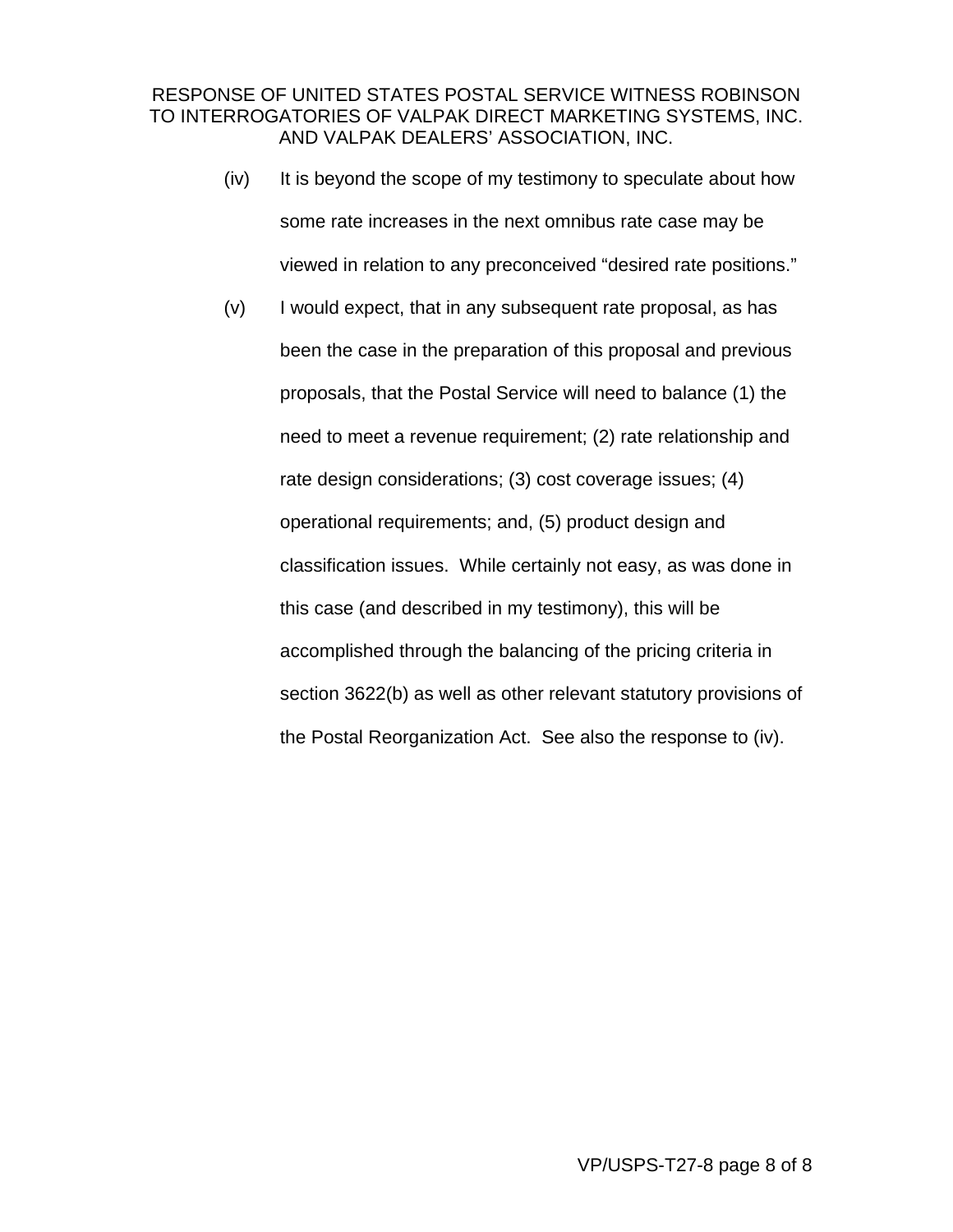### **VP/USPS-T27-9.**

Please refer to your statement on page 9, beginning on line 1, of your testimony, USPS-T-27:

While some may view the decision to use an across-the-board approach as a missed opportunity to re-open long-standing debates over rate design, classifications, and costing proposals, this view would inaccurately characterize where we would be now if the escrow obligation did not exist.

- a. Is it your view that the interests of parties intervening in Commission proceedings can be fairly characterized essentially as not wanting to miss an "opportunity to re-open long-standing debates"? Please explain.
- b. Is it your view that the process of review and examination that occurs before the Commission can be fairly characterized essentially as one of debating issues, many of which are of long standing? Please explain.
- c. Do you think it likely that some of the parties intervening before the Commission are interested in examining and requesting proper recognition up-to-date costs for the subclasses they use? Please explain.
- d. Do you think it would be reasonable for parties intervening before the Commission to be concerned if an opportunity were lost to update Postal Service costs and to assess the extent to which the rates they pay are appropriately based on those costs? Please explain.
- e. Do you view an opportunity lost because a rate case is filed in an acrossthe board approach as essentially the same (and as of equal moment) as an opportunity lost when a case is not filed at all? Please explain.

### **RESPONSE:**

a. It is my view that parties intervening before the Commission do so

because they are interested in providing guidance to the Commission on

potential rates and classifications that would likely be beneficial to those

parties' economic interests. This generally results in similar issues

concerning rate design, classifications, and costing being discussed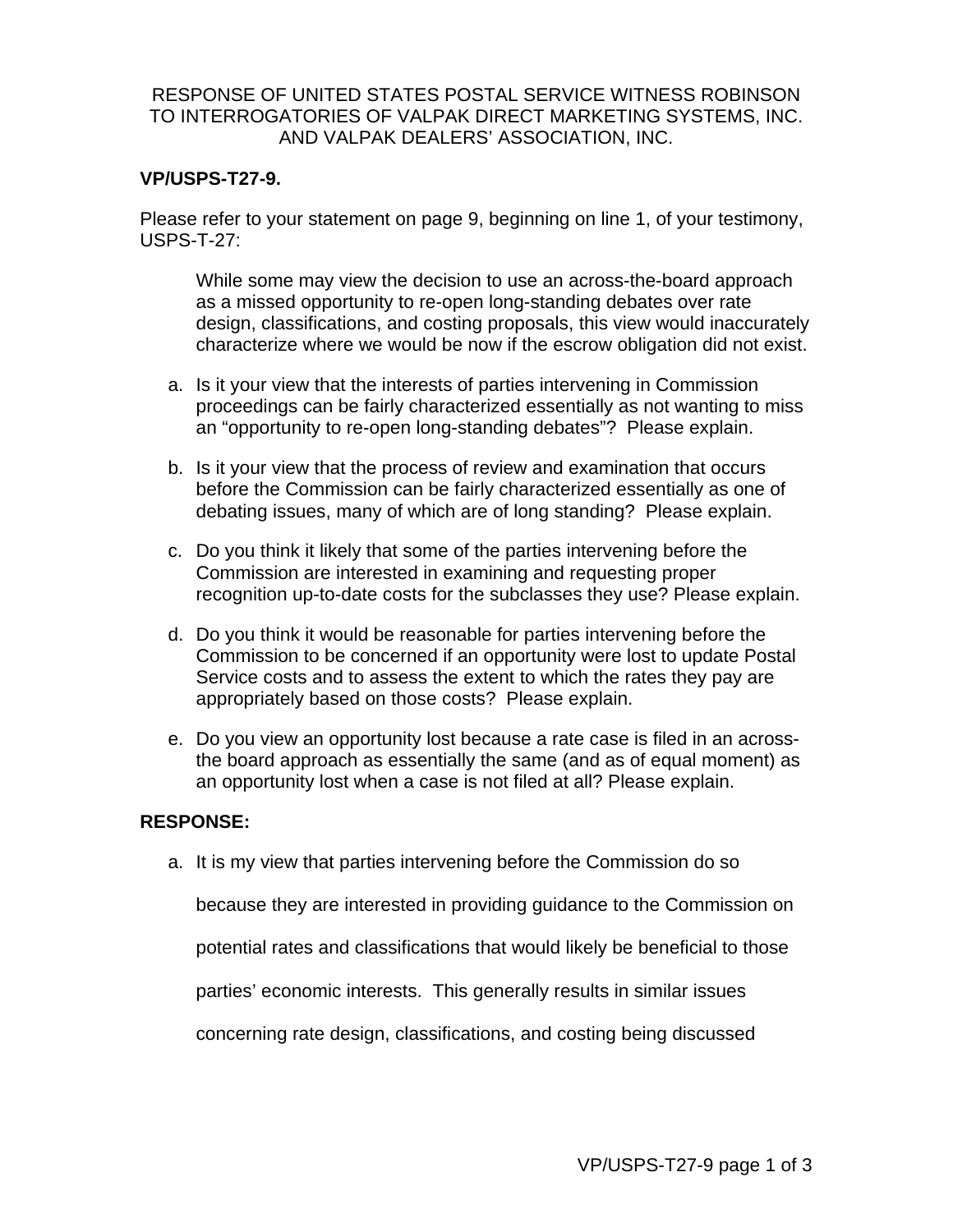before the Commission in a series of rate cases. I do not view parties' interventions to be for the sole purpose of engaging in debate.

- b. Yes. It is my view that the Commission bases its decisions in an omnibus rate case on the record which does include debate over the merits of various positions. Some of these issues have been raised and discussed over a series of omnibus rate cases.
- c. Yes, in past cases, I have testified on rate design for Priority Mail and First-Class Mail. In both those cases, some parties raised costing issues for the Commission's consideration. However, raising a costing issue does not necessarily mean that the advocated position is consistent with "proper recognition [of] . . . costs."
- d. Although the Postal Service has proposed an across-the-board rate increase, the opportunity to "update Postal Service costs" has not been lost in this case. The Postal Service has provided an array of cost studies with its rate request.
- e. Your statement does not appropriately portray the Postal Service's decision to file an across-the-board rate case. Serious consideration was given to the decision to file an across-the-board proposal, including the potential effects on not proposing a variety of rate and classification changes that may otherwise have been proposed. However, the decision to file an across-the-board rate increase hinged on two facts: (1) the Congressionally-mandated escrow obligation; and (2) the reality that, if the